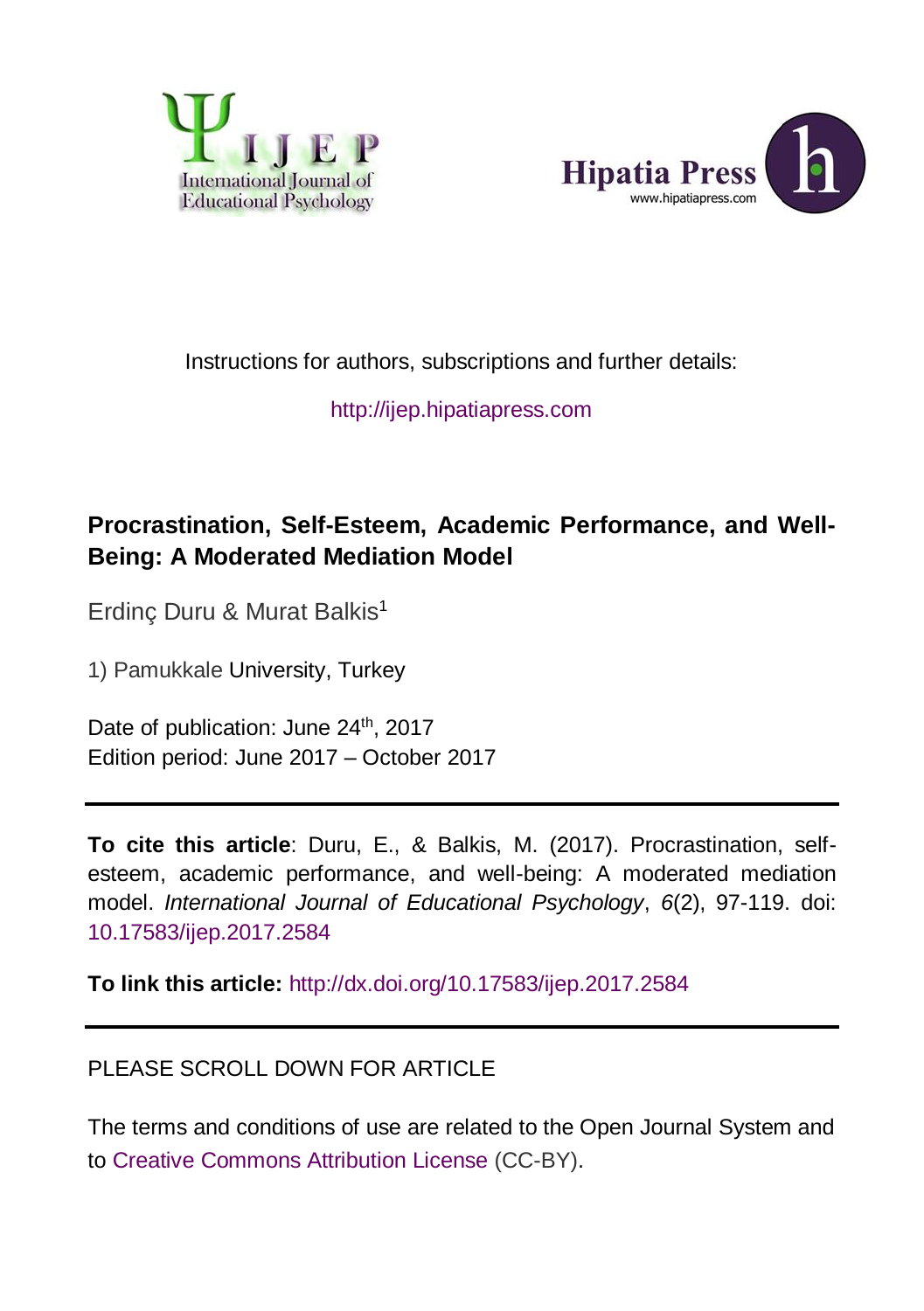*IJEP – International Journal of Educational Psychology, Vol. 6 No. 2 June 2017 pp. 97-119*

# **Procrastination, Self-esteem, Academic Performance, and Well-being: A Moderated Mediation Model**

Erdinç Duru, Murat Balkis *Pamukkale University*

#### **Abstract**

The current study attempts to examine integrated effects of procrastination, selfesteem, and academic performance on well-being in a sample of Turkish undergraduate students ( $N = 348$ ). Results confirm prior evidence suggesting that procrastination and self-esteem were important predictors of well-being. Results also indicated that both procrastination and academic performance have direct and interactive effects on self-esteem. Self-esteem mediated the relationships between procrastination and well-being. Furthermore, the indirect effect of procrastination on well-being via mediation of self-esteem may vary depending on academic performance. Findings were discussed in terms of related literature and further suggestions have been made for future studies.

**Keywords:** procrastination, self-esteem, academic performance, well-being, moderated mediation model

2017 Hipatia Press ISSN: 2014-3591 DOI: 10.17583/ijep.2017.2584

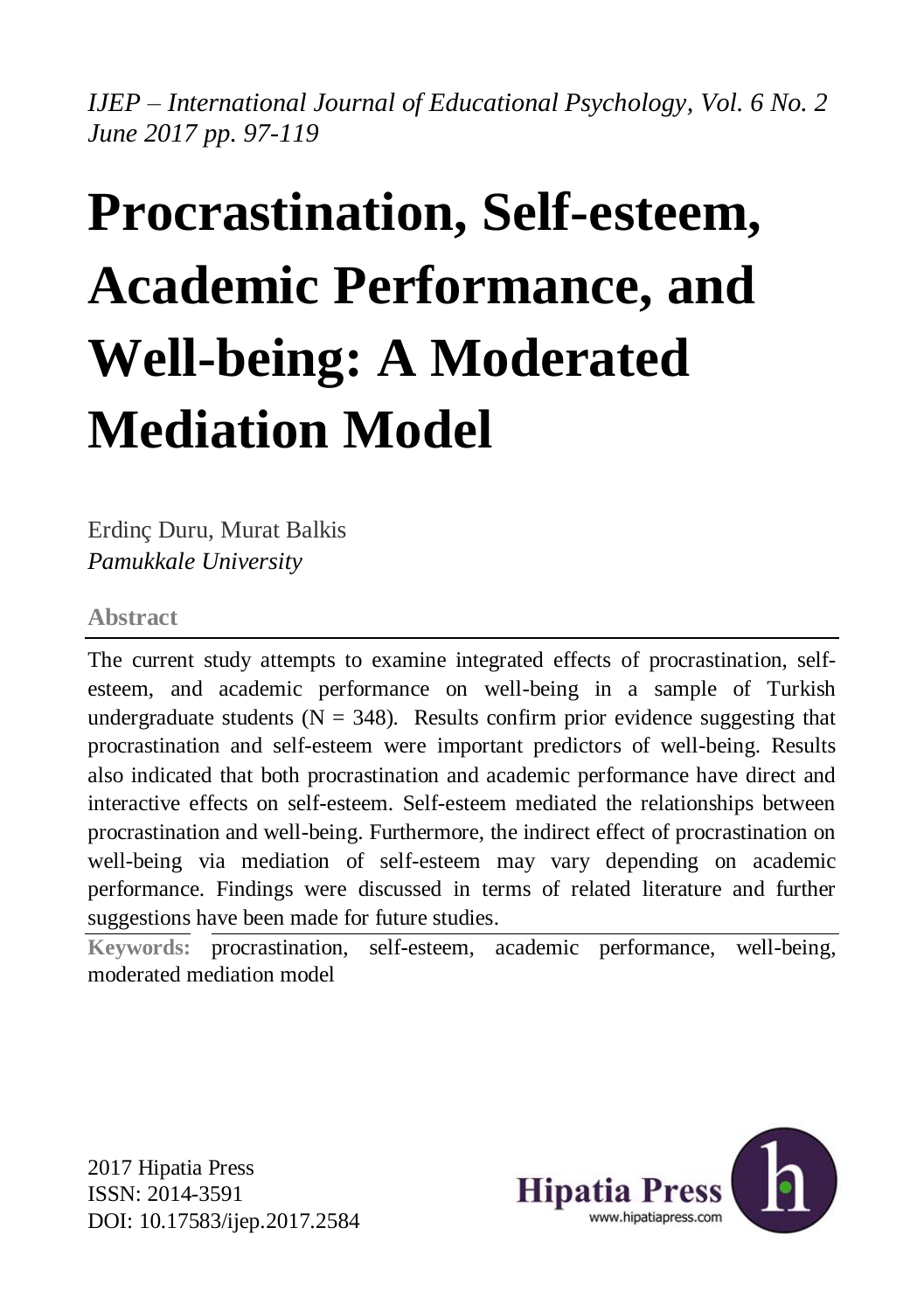*IJEP – International Journal of Educational Psychology, Vol. 6 No. 2 June 2017 pp. 97-119*

## **Dilación, Autoestima, Rendimiento Académico y Bienestar: Un Modelo Mediador Moderado**

Erdinç Duru, Murat Balkis *Pamukkale University*

#### **Resumen**

El presente estudio intenta examinar los efectos integrados de la dilación, la autoestima y el rendimiento académico en el bienestar en una muestra de estudiantes turcos de pregrado (N=348). Los resultados confirman la evidencia previa que sugiere que la dilación y la autoestima son predictores importantes del bienestar. Los resultados también indicaron que tanto la dilación como el rendimiento académico tienen efectos directos e interactivos sobre la autoestima. La autoestima media las relaciones entre la dilación y el bienestar. Además, el efecto indirecto de la dilación en el bienestar a través de la mediación de la autoestima puede variar dependiendo del rendimiento académico. Los hallazgos se discuten en relación a la literatura relacionada y se hacen sugerencias para estudios futuros.

**Palabras clave:** procratisnación, autoestima, logro académico, bienestar, modelo de mediación moderada.

2017 Hipatia Press ISSN: 2014-3591 DOI: 10.17583/ijep.2017.2584

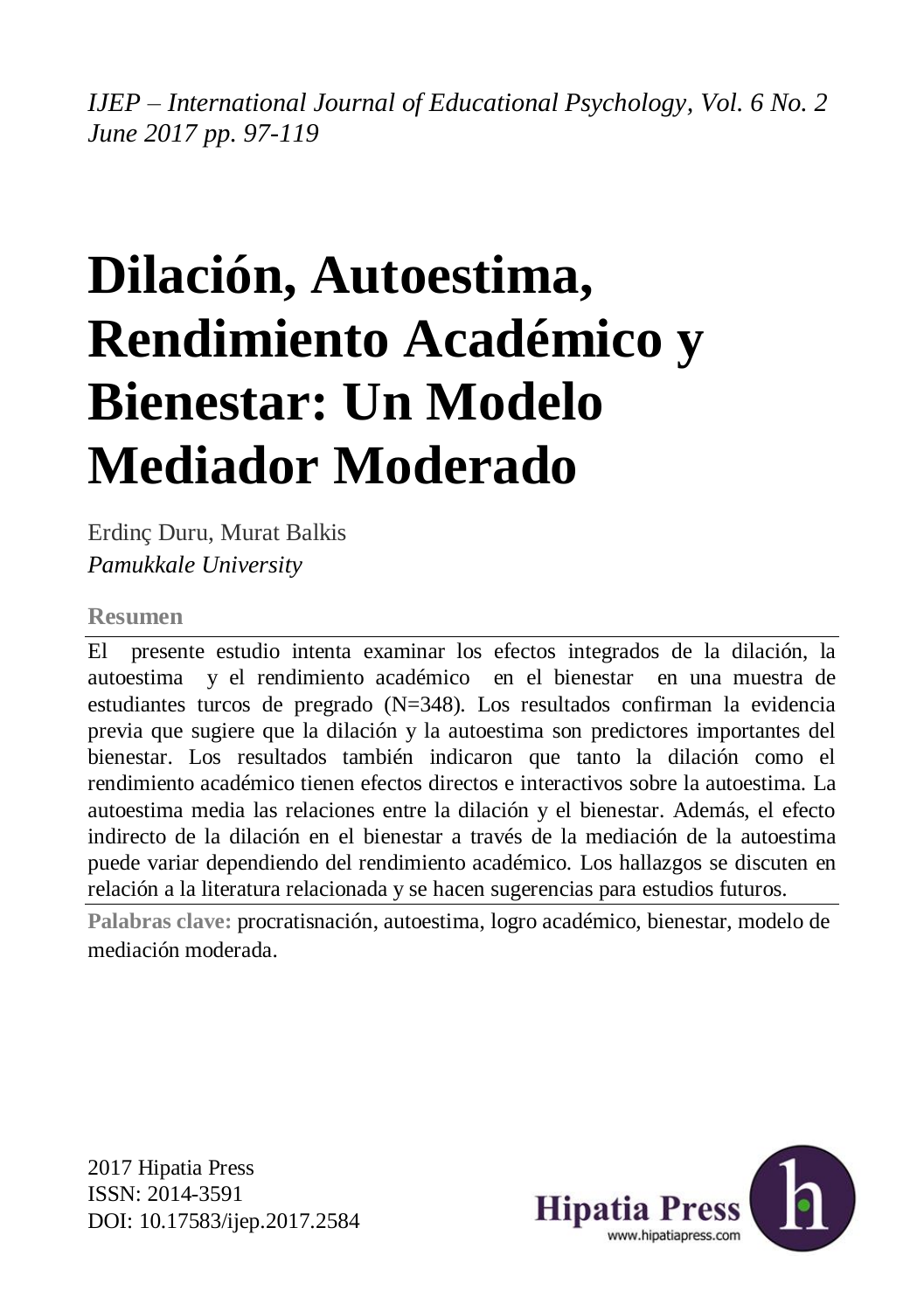rocrastination is an important subject matter and has received a considerable amount of interest from researchers over the past decades. It has been defined as self-regulatory failure [\(Steel, 2007\)](#page-22-0), often results in undesirable outcomes including poor performance and well-being. There is growing evidence suggesting that procrastination is a common problem among students and non-student population. Harriott and Ferrari [\(1996\)](#page-18-0) reported 20 % of adults engage in procrastination. In academic settings, previous studies reported 23-52% of undergraduate students suffer from procrastination [\(Balkis & Duru 2009;](#page-17-0) [Özer, Demir, &](#page-20-0)  [Ferrari, 2009\)](#page-20-0). **P**

Apart from the prevalence of procrastination, the frequency of procrastination experienced can influence students internally and externally. Low academic achievement can be considered as an external consequence of procrastination for students. Jackson, Weiss, Lundquist and Hooper [\(2003\)](#page-19-0) stated that procrastination may disrupt academic performance in several ways (see [Jackson et al., 2003](#page-19-0) for reviews). In existing literature, three meta-analyses were conducted to test the relationship between procrastination and academic performance [\(Kim & Seo, 2015;](#page-19-1) [Richardson,](#page-21-0)  [Abraham, & Bond, 2012;](#page-21-0) [Steel, 2007\)](#page-22-0). These studies reported that procrastinating students are more likely to perform poorly.

As for the internal effects of procrastination on students, previous findings indicated that procrastinating students feel *anxiety* [\(Fernie,](#page-18-1)  [McKenzie, Nikčević, Caselli, G., & Spada, 2016;](#page-18-1) [Gagnon, Dionne, &](#page-19-2)  [Pychyl, 2016;](#page-19-2) [Milgram & Toubiana, 1999\)](#page-20-1), *depression* [\(Fernie et al., 2016;](#page-18-1) [Gagnon et al., 2016;](#page-19-2) [Özer, O'Callaghan, Bokszczanin, Ederer, , & Essau,](#page-20-2)  [2014;](#page-20-2) [Steel, 2007;](#page-22-0) [van Eerde, 2003\)](#page-23-0), *stress* [\(Sriois & Tosti, 2012;](#page-21-1) [Stead,](#page-22-1)  [Shanahan, & Neufeld, 2010;](#page-22-1) [Tice & Baumeister, 1997\)](#page-22-2), and *dissatisfaction with life* [\(Grunschel, Schwinger, Steinmayr, & Fries, 2016;](#page-19-3) [Hinsch &](#page-19-4)  [Sheldon, 2013;](#page-19-4) [Steel, 2010\)](#page-22-3). It seems reasonable to assume that procrastination leads to a lifestyle rife with complications that decrease the overall quality of life and the college experience, and adversely impact the student's well-being. However, many questions regarding when and how procrastination affects well-being still remain unanswered. It is because all studies above have focused on the direct effect of procrastination on students' well-being. Thus, in order to answer when and how the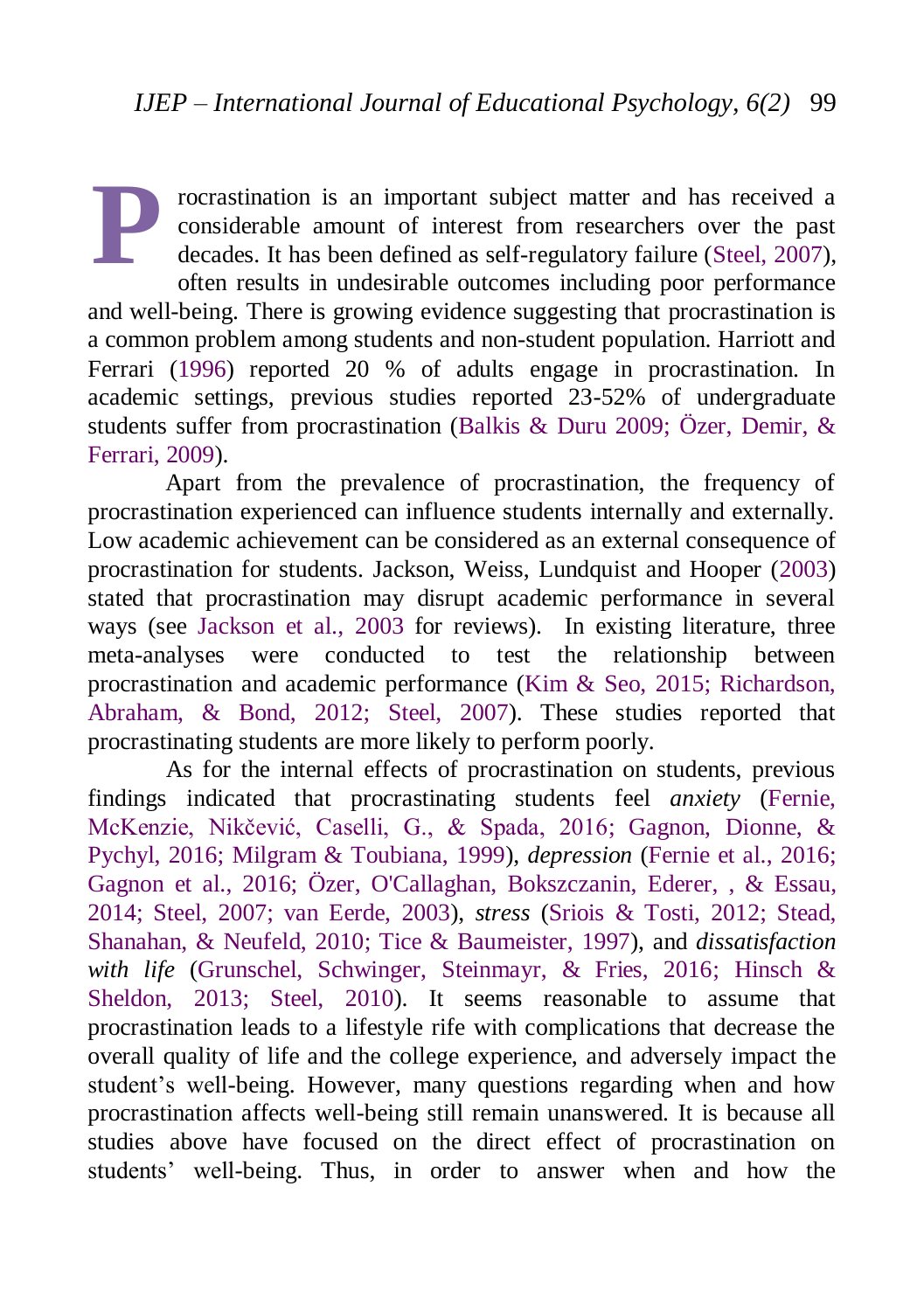procrastination affects well-being, it is better to examine the integrated effects of intervening mechanisms and possible variables related to procrastination and well-being. In this study, the integrated effects of selfesteem and academic achievement which are considered to be related with procrastination and well-being will be tested. Previous studies reported that procrastination predicts self-esteem and self-esteem predicts psychological adjustment and well-being [\(Bajaj, Grupta, & Pande, 2016;](#page-17-1) [Duru & Balkis,](#page-18-2)  [2014;](#page-18-2) [Ferrari, 2000;](#page-18-3) [Lin, 2015\)](#page-20-3). That is to say, as the level of procrastination increases, self-esteem decreases and this negatively affects the well-being. Moreover, there are studies which highlighted the mediating and protective role of self-esteem apart from its direct effect on mental health [\(Pyszczynski,](#page-21-2)  [Greenberg, Solomon, Arndt,](#page-21-2) & Schimel, 2004; [Smokowski, Guo, Rose,](#page-21-3)  [Evans, Cotter, & Bacallao, 2014;](#page-21-3) [Sowislo & Orth, 2013\)](#page-22-4). The common finding of these studies is that the direct, mediation, and the integrated effect of self-esteem on mental health is important. In a similar way, research indicated that procrastination predicts academic performance and academic performance predicts academic life satisfaction [\(Balkis, 2013;](#page-17-2) [Kim &](#page-19-1) Seo, [2015\)](#page-19-1). In other words, as the procrastination increases, academic performance worsens and this negatively affects the academic life satisfaction. In this sense, the effect of procrastination on students' wellbeing is supposed to vary according to the self-esteem and academic achievement of students. Put differently, self-esteem may have a mediator role on the relation of procrastination and well-being and this role may vary depending on the academic achievement. Similarly, academic achievement might have a mediator role on the relation of procrastination and well-being and this may vary according to the level of self-esteem.

#### **Procrastination and Self-Esteem**

In literature, it is highlighted that procrastination plays a protective role for self-esteem in case of a probable failure [\(Burka & Yuen, 2008,](#page-17-3) [Covington,](#page-18-4)  [2007;](#page-18-4) [Duru & Balkis, 2014;](#page-18-2) [Ferrari, Johnson, & McCown, 1995\)](#page-18-5). According to Burka and Yuen [\(2008\)](#page-17-3), procrastinators believe that their performance is a reflection of their self-worth. Thus, in case of a potential failure, they think that they are unsuccessful not only for doing the current task but also as an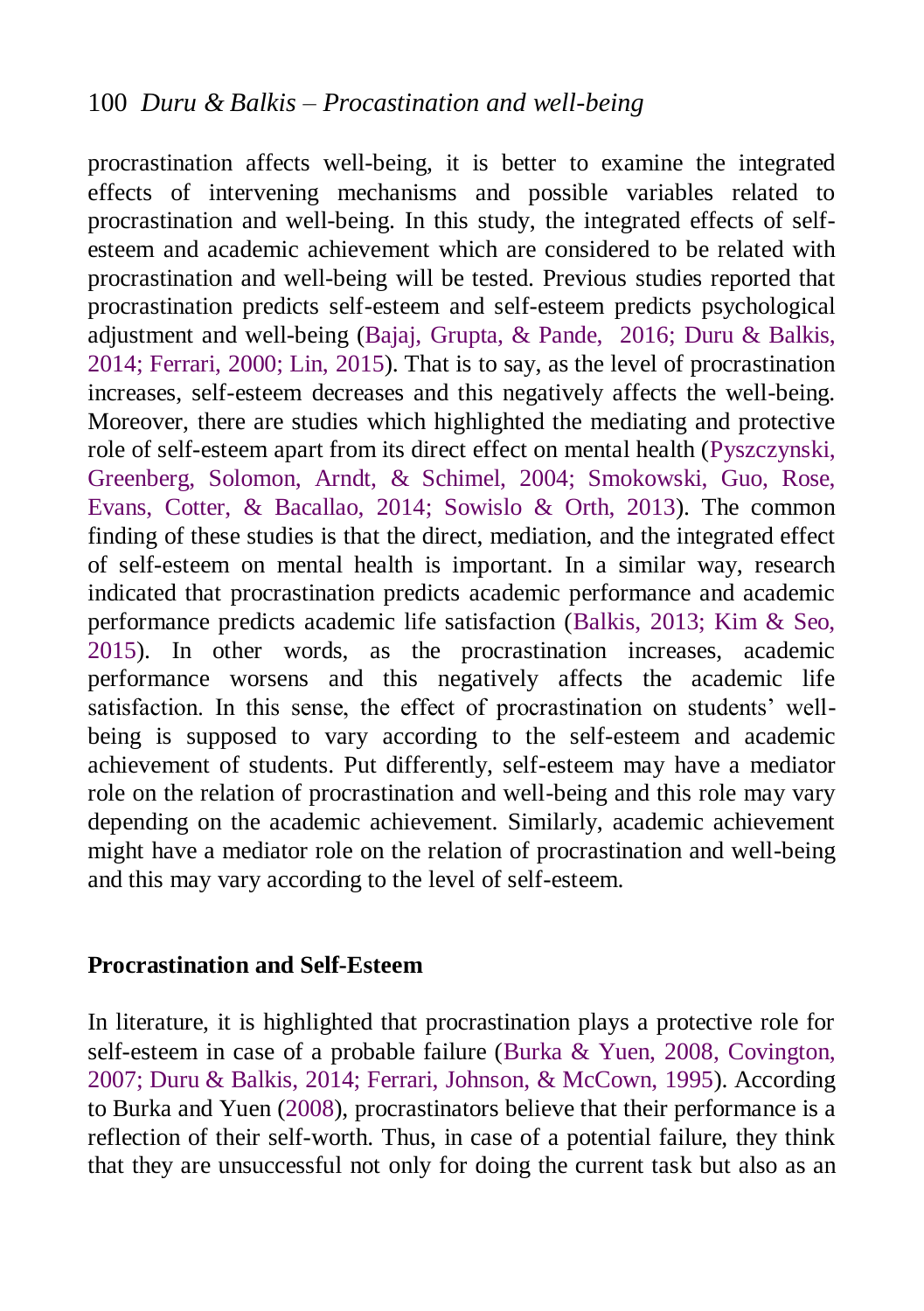individual. In this case they refrain from doing that task in order to protect their self-worth. Similarly Thompson [\(1999\)](#page-22-5) also indicated that individuals who are doubtful about their abilities to complete a task successfully try to protect their self-esteem by procrastinating. Much research has pointed out the relation of procrastination with self-esteem [\(Balkis & Duru, 2012;](#page-17-4) [Ferrari & Diaz-Morales, 2007;](#page-18-6) [Park & Sperling, 2012;](#page-21-4) [Pychyl, Coplan, &](#page-21-5)  [Reid, 2002\)](#page-21-5). Briefly, high level of procrastination is supposed to be related with low level of self-esteem.

#### **Self-Esteem and Academic Achievement**

Success and failure in academic life have both major impacts on the way a student perceives himself or herself [\(Suk Wai Wong & Watkins, 2001\)](#page-22-6). It is expected that students who experience repeated academic failure are likely to develop negative feelings about themselves, on the contrary, those who encounter success tend to develop positive views of themselves. It has often been suggested that academic achievement is closely related to self-esteem [\(Osborne, 1997;](#page-20-4) [Pullmann & Allik, 2008;](#page-21-6) [Suk Wai Wong & Watkins, 2001;](#page-22-6) [Stupniskyet, Renaud, Perry, Ruthig, Haynes, & Clifton, 2007;](#page-22-7) [Whitesell,](#page-23-1)  [Mitchell, & Spicer, 2009\)](#page-23-1), nevertheless, considering the literature, this relationship is more complicated than it is thought to be. Some researchers asserted that self-esteem affects academic achievement [\(Chapman, 1988;](#page-18-7) [Hansford & Hattie, 1982;](#page-19-5) [Marsh, Byrne, & Shavelson, 1988\)](#page-20-5), however some others claim it is affected by academic achievement [\(Alves-Martinset,](#page-17-5)  [Peixoto, Gouveia-Pereira, Amaral, & Pedro, 2002;](#page-17-5) [Baumeister, Campbell,](#page-17-6)  [Krueger, & Vohs, 2003;](#page-17-6) [Bowles, 1999; Filozof, Albertin, Jones, Steme,](#page-17-7)  [Myers, & McDermott, 1998;](#page-17-7) [Hoge, Smit, & Crist, 1995\)](#page-19-6). It can be concluded that while self-esteem affects academic achievement, it is affected by academic achievement as well.

#### **Self-Esteem and Well-Being**

Rosenberg [\(1965\)](#page-21-7) conceptualized self-esteem as a positive or negative attitude towards self which is developed from the total evaluation of self among various affect areas. Pyszczynski et al. [\(2004\)](#page-21-2) noted that individuals with low level of self-esteem have also low level of optimism and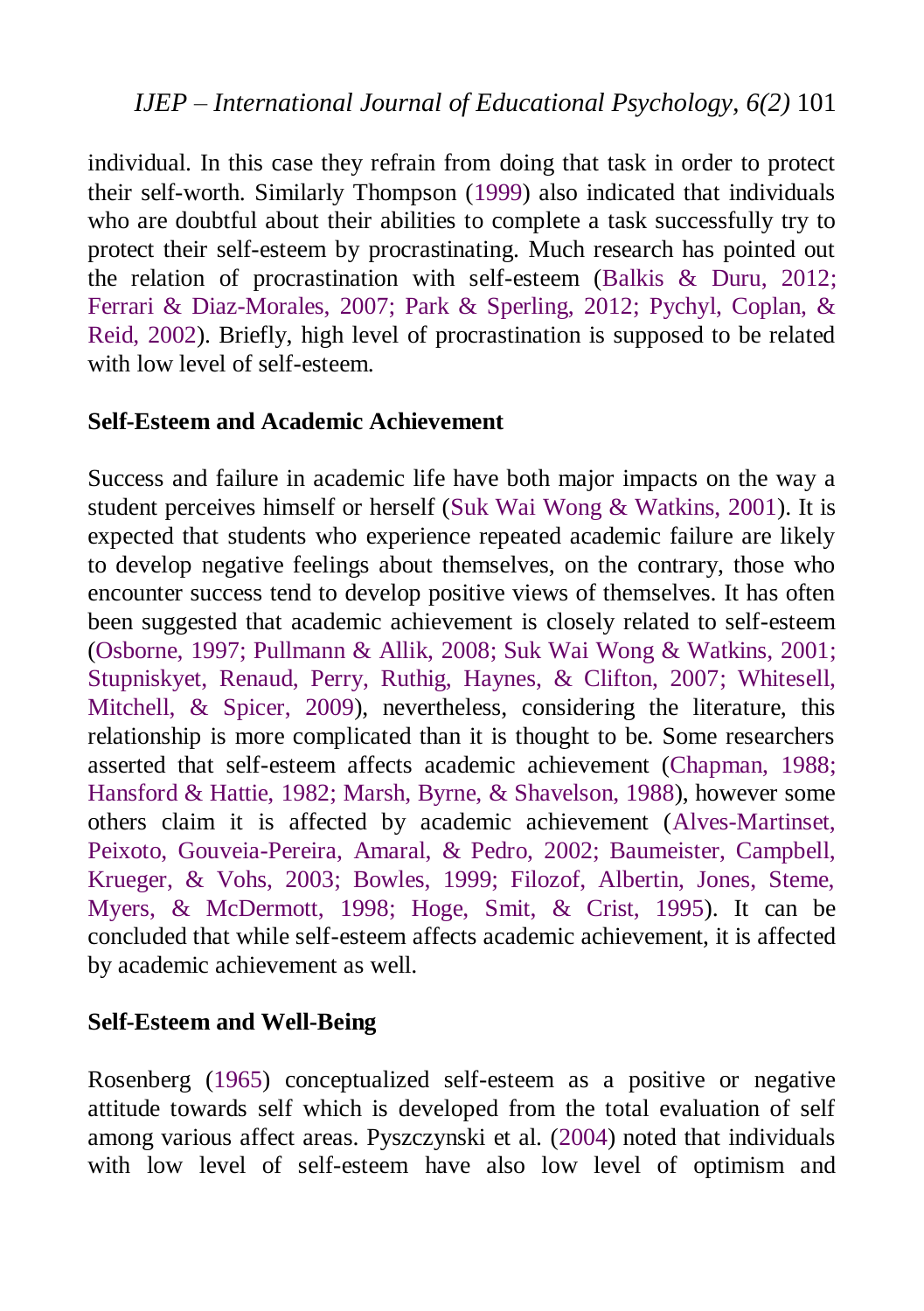motivation, nonetheless have high level of depression, anxiety and negative feelings. Similarly, Leary [\(2005\)](#page-20-6) reported that in comparison with low selfesteemed individuals, people with high level of self-esteem are less likely to be vulnerable to depression, anxiety, embarrassment, shame, guiltiness, hurt, shyness, and upset. In addition, it is found that self-esteem is associated with indexes of well-being, including low depression [\(Sowislo & Urth, 2013\)](#page-22-4), satisfaction with life [\(Diener & Diener, 2009\)](#page-18-8), positive affect [\(Wood,](#page-23-2)  [Heimpel, & Michela,l. 2003\)](#page-23-2), hope [\(Symister & Friend, 2003\)](#page-22-8), and optimism [\(Makikangas, Kinnunen, & Feldt, 2004\)](#page-20-7). Briefly, research and theoretical framework mentioned above pointed out that the level of selfesteem has an important role on the psychological adjustment and mental health of an individual. In other words, as self-esteem increases, psychological adjustment and well-being increase as well.

#### **The Current Study**

A great deal of research has emphasized the negative effect of procrastination on well-being of students (e.g**.** [Fernie et al., 2016;](#page-18-1) [Gagnon et](#page-19-2)  [al., 2016;](#page-19-2) [Sriois & Tosti, 2012;](#page-21-1) [Steel, 2010\)](#page-22-3). However, these studies are lack of a clear explanation about the nature of the process in which procrastination affects the well-being. In other words, the question of under which case and conditions does the procrastination affects students' wellbeing more, has not been answered adequately. One way of answering this question might be to examine the integrated effects of variables which are related to procrastination and well-being. As mentioned before, one of the variables associated with both procrastination and well-being is self-esteem. Explanations about the relationship between procrastination and self-esteem are such that procrastination has a protective role for self-esteem in case of a failure (e.g. [Ferrari et al., 1995\)](#page-18-5). Apart from its protective role, procrastination is also supposed to have a negative impact on self-esteem, and academic achievement might play an important role in this process. This is because, as mentioned before, many researchers stated that procrastination interrupts students' academic performance (e.g. [Kim & Seo, 2015\)](#page-19-1). Moreover, plenty of research highlighted that academic achievement of students is an important resource that feeds their self-esteem (e.g. [Alves-](#page-17-5)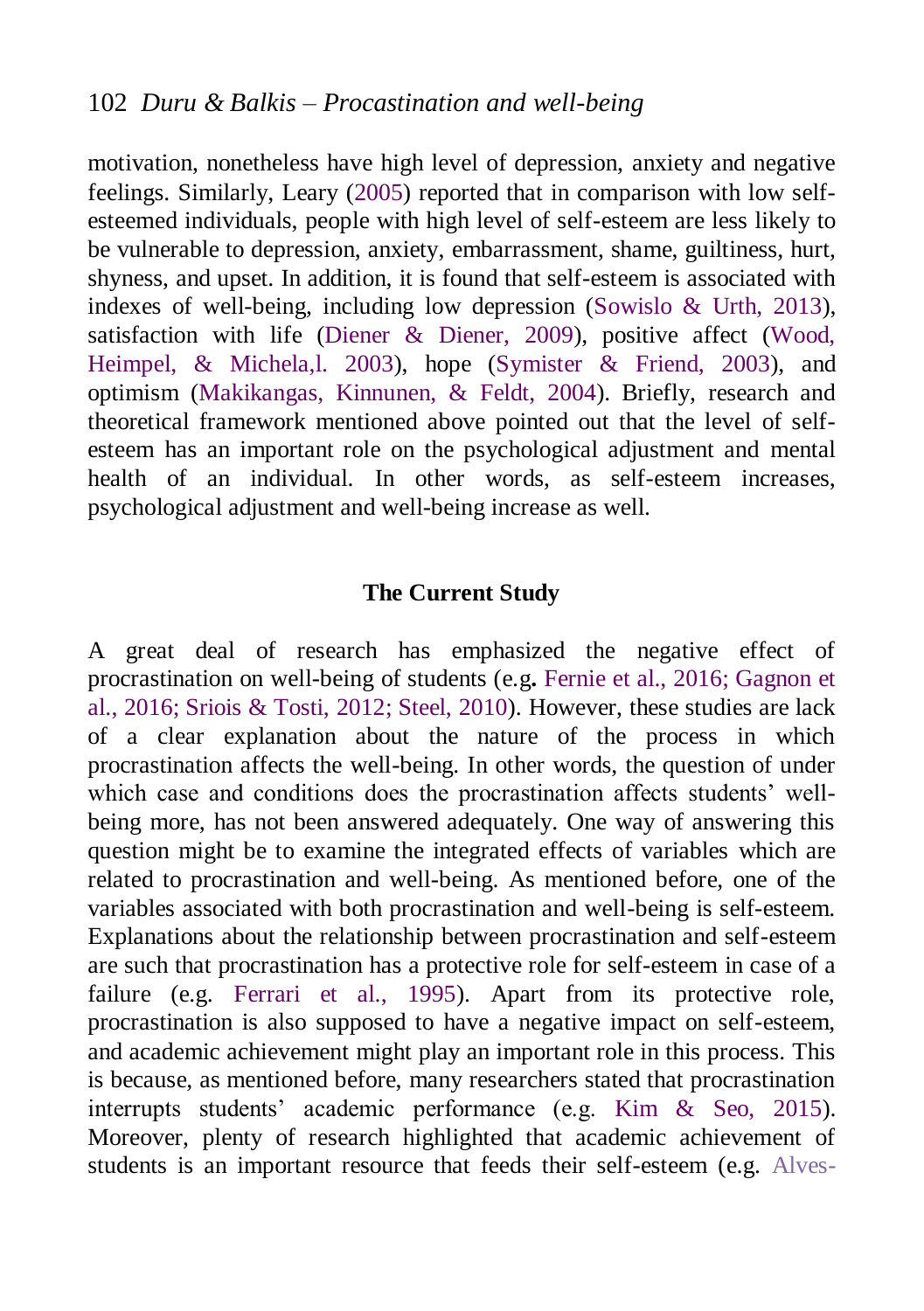[Martins et al., 2002;](#page-17-5) [Baumeister et al., 2003\)](#page-17-6). Therefore, it is supposed that high level of procrastination decreases the level of academic achievement and this affects student's self-esteem negatively. Furthermore, in many studies, it is indicated that low level of procrastination is associated with high level of self-esteem and academic achievement and performance [\(Steel,](#page-22-0)  [2007\)](#page-22-0). Thus, the relationship between procrastination and self-esteem might vary depending on low or high academic performance.

In addition to the relations of procrastination, self-esteem and academic performance, these relations might be associated with students' well-being. For example, besides the adverse impact of procrastination on well-being, many studies suggested self-esteem as an important variable which effects well-being positively [\(Diener & Diener, 2009;](#page-18-8) [Pyszczynski et al., 2004;](#page-21-2) [Wood et al., 2003\)](#page-23-2). Hence, high level of procrastination might decrease selfesteem and in turn affects student's well-being negatively. Self-esteem might have a mediator role in this relationship. Moreover, considering the relation of self-esteem with academic achievement and performance (e.g., [Stupnisky](#page-22-7)  [et al., 2007;](#page-22-7) [Whitesell et al., 2009\)](#page-23-1), the mediator effect of self-esteem is supposed to vary according to academic performance. In this sense, the current study has aimed to examine the integrated effects of procrastination, self-esteem and academic achievement on students' well-being. The hypotheses of the study have been determined as below:

- 1) Procrastination and academic performance will interact to predict selfesteem. The negative relationship between procrastination and selfesteem will be stronger when the level of academic performance is low (versus high)
- 2) Self-esteem will mediate the relationship between procrastination and well-being. However, this indirect effect will be conditional on the academic performance and will be stronger when the level of academic performance is low [\(Figure 1\)](#page-8-0).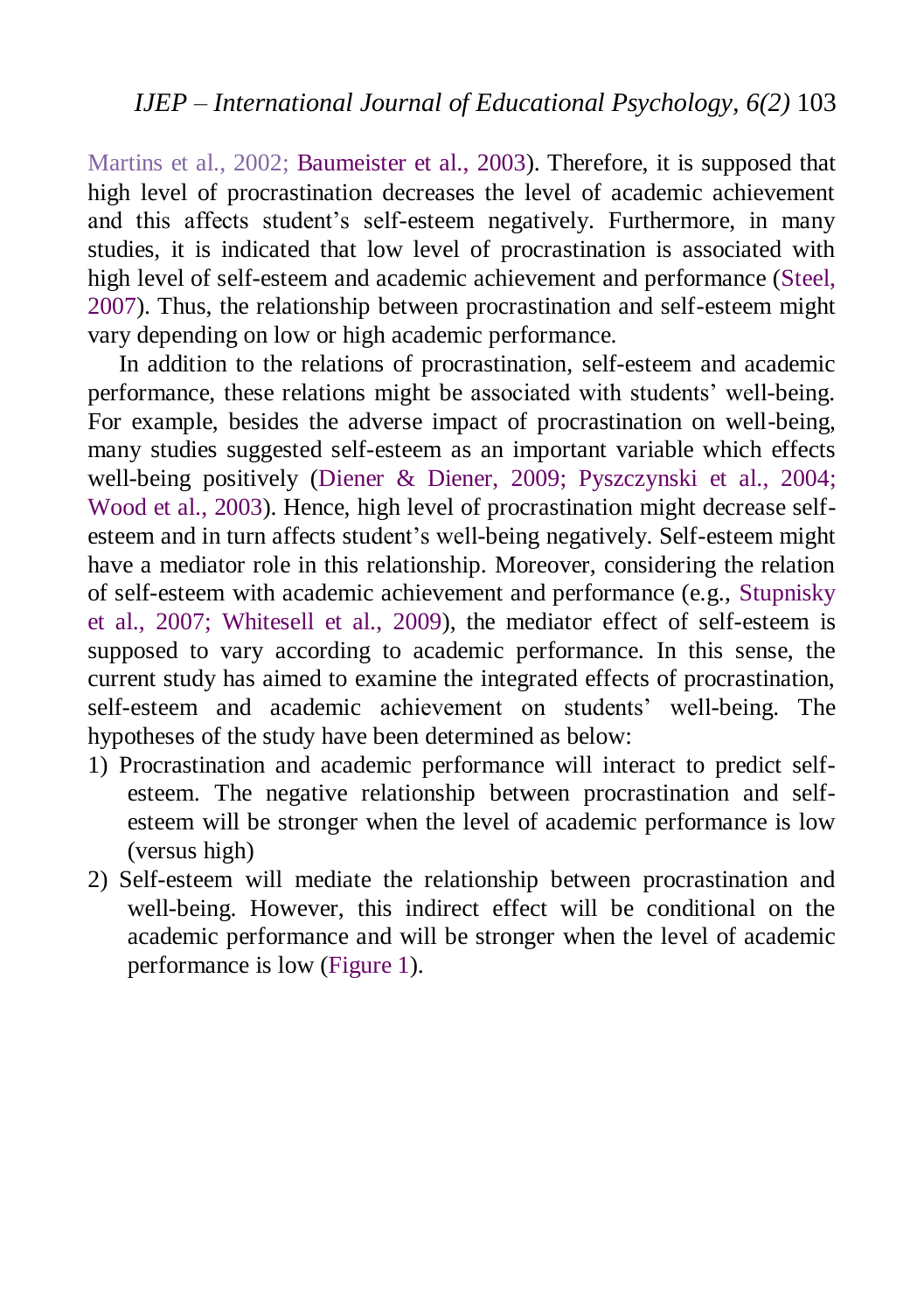

<span id="page-8-0"></span>*Figure 1.* Conceptual model of effect of procrastination on well-being

#### **Method**

#### **Participants**

Sample consisted of 348 undergraduate students (73% of females) enrolling in faculty of education within a public university located in an urban city in Turkey. Students' age ranged between 19 and 26 ( $M = 21.30$ ,  $SD = 1.15$ ). All participants have same ethnic background. All students were invited to participate in the study during their class time. A paper-pencil survey, which included questions about demographic variables and data collection instruments described below, was distributed to the students who accepted to participate in the study.

#### **Measures**

*Tuckman Procrastination Scale-Turkish Version (TPS-TV).* The TPS-TV is a 14- items self-report measure of procrastination [\(Özer, Saçkes, & Tuckman,](#page-20-2)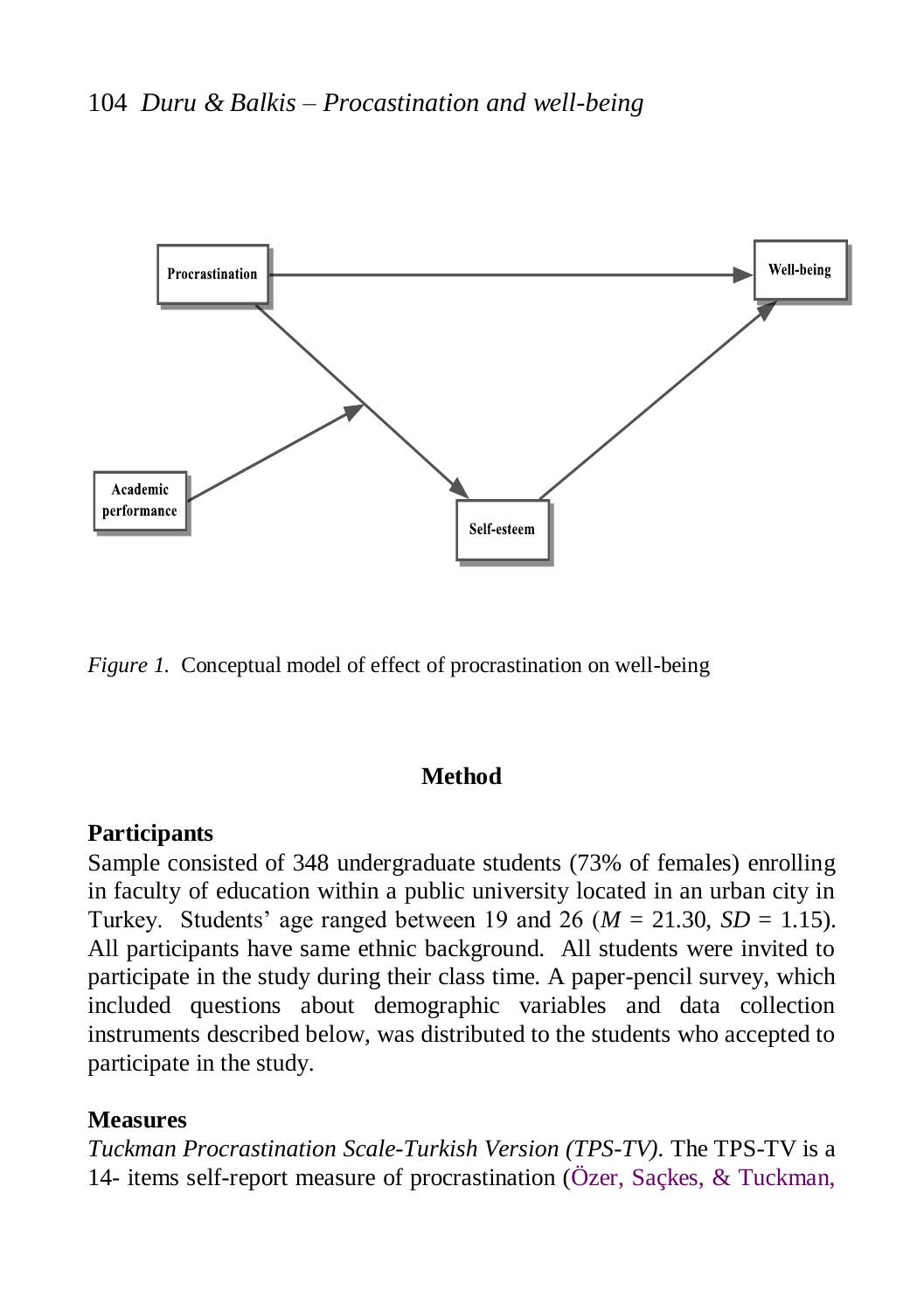[2013\)](#page-20-2). Participants indicated the extent to which they agreed with statements such as 'I needlessly delay finishing jobs, even when they're important'. The statements are rated on a 5- point Likert scale (*1 =strongly agree, 5 = strongly disagree*). Özer et al. [\(2013\)](#page-20-2) reported that the internal consistency coefficient for the TPS-TV was  $\alpha$  = .90 and four weeks test-retest reliability was found as  $r = .80$ . For the current sample, the internal consistency coefficient for the TPS-TV was  $\alpha = .84$ .

*Rosenberg Self-Esteem Scale (RSES.* The RSES is a 10- items self-report measure of self-esteem (e.g., "I wish I could have more respect for myself), with rating on a 4 point Likert scale ranging from strongly agree (1) to strongly disagree (4) [\(Rosenberg, 1965\)](#page-21-7). Çuhadaroğlu [\(1986\)](#page-18-9) examined the psychometric characteristics of Rosenberg Self-Esteem Scale for Turkish sample. The internal coefficient was found to be .71. Test-retest reliability was found as r = .75 [\(Çuhadaroğlu, 1986\)](#page-18-9). For the current sample, the internal coefficient was  $\alpha = .83$ .

*Well –Being.* Well-Being was determined by two scales those were Academic Life Satisfaction Scale and PANAS.

*Academic Life Satisfaction (ALS).* Academic life satisfaction of the participants was assessed by Academic Satisfaction Scale [\(Schmitt, Oswald,](#page-21-8)  [Friede, Imus, &](#page-21-8) Merrit, 2008). The Academic Satisfaction Scale consists of five items. A sample item is: "I'm happy with the amount I learn in my classes". Students indicated the level of agreement with each item, which were scored on a 5-point Likert response scale from 1 (Strongly Disagree to 5 (Strongly Agree). Balkis [\(2013\)](#page-17-2) examined the psychometric characteristics of ALS and reported that internal consistency coefficient for the ALS was  $\alpha$ = .86. For the current sample, the internal coefficient was  $\alpha$  = .89.

*Positive and Negative Affect Schedule (PANAS).*The emotional state of participants was assessed by PANAS [\(Watson, Clark, & Tellegen, 1988\)](#page-23-3). The PANAS includes 20 items assessing positive affectivity (10 items) and negative affectivity (10 items), rated on a 5-point scale. Gençöz [\(2000\)](#page-19-7) examined the psychometric characteristics of PANAS for Turkish population, and reported that the internal consistency coefficient for the PA was  $\alpha$  = .80, for the NA was  $\alpha$  = .85. For the current sample, internal consistency coefficient for the PA was  $\alpha = .82$ , for the NA was  $\alpha = .83$ .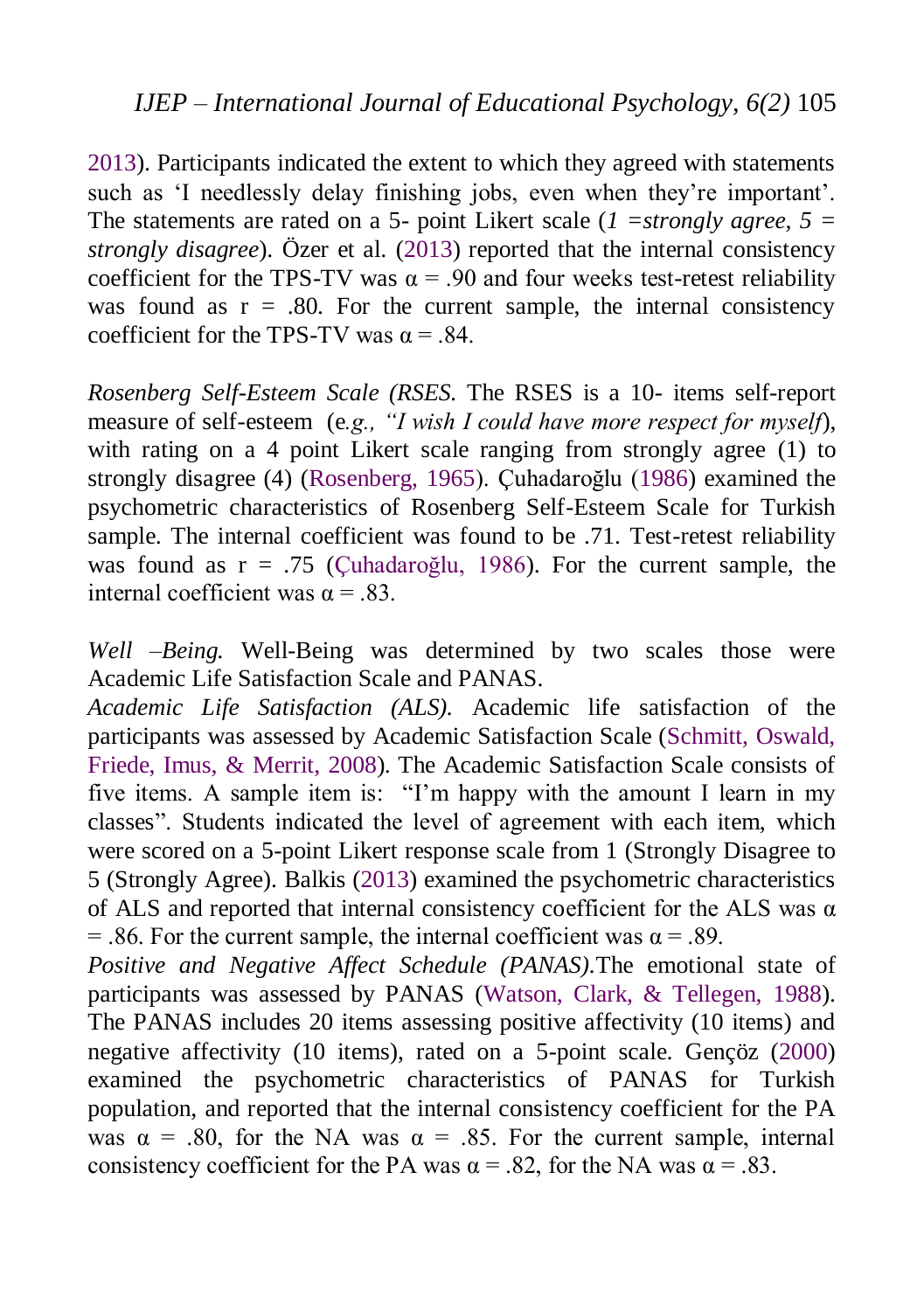*Academic Performance.* Academic performance was measured by using students' cumulative grade point averages (GPA) that the students had achieved up to previous semester before the questionnaire was filled out.

#### **Data analysis**

Data was analyzed by SPSS 22. The relationships between variables were examined by utilizing Pearson product moment correlation analysis. The proposed theoretical model (Figure 1) was tested via moderated mediation analysis, also known as conditional indirect process modeling, by using the PROCESS macro (Model 7) developed by [Hayes](http://www.sciencedirect.com/science/article/pii/S0165032714002080#bib24) (2013) for SPSS. Four models were constructed to examine whether (1) the effect of procrastination on self-esteem depends on levels of academic performance, (2) the effect of procrastination on well-being via self-esteem depends on levels of academic performance, (3) the effect of procrastination on academic performance depends on levels of self-esteem, (4) the effect of procrastination on wellbeing via academic performance depends on levels of self-esteem. This approach enables the examination of direct and indirect effects of an independent variable on a dependent variable via a mediator, as well as conditional effects moderating these relationships; therefore, all two hypotheses were tested simultaneously. Bias corrected bootstrap confidence intervals were generated for conditional indirect effects at the low, average and high level based on 10.000 bootstrap samples, as this approach has been recommended for examining moderated mediation models [\(Hayes, 2013\)](#page-19-8). Point estimates were considered significant if the 95% confidence interval did not contain zero.

#### **Results**

#### **Descriptive statistics and correlation analyses**

[Table 1](#page-11-0) presents results of these correlational analyses and descriptive statistics. In order to examine whether procrastination was related to selfesteem, academic performance and well-being, first of all, the relations between procrastination, self-esteem, academic performance and well-being were examined by utilizing a Pearson product moment correlational analysis.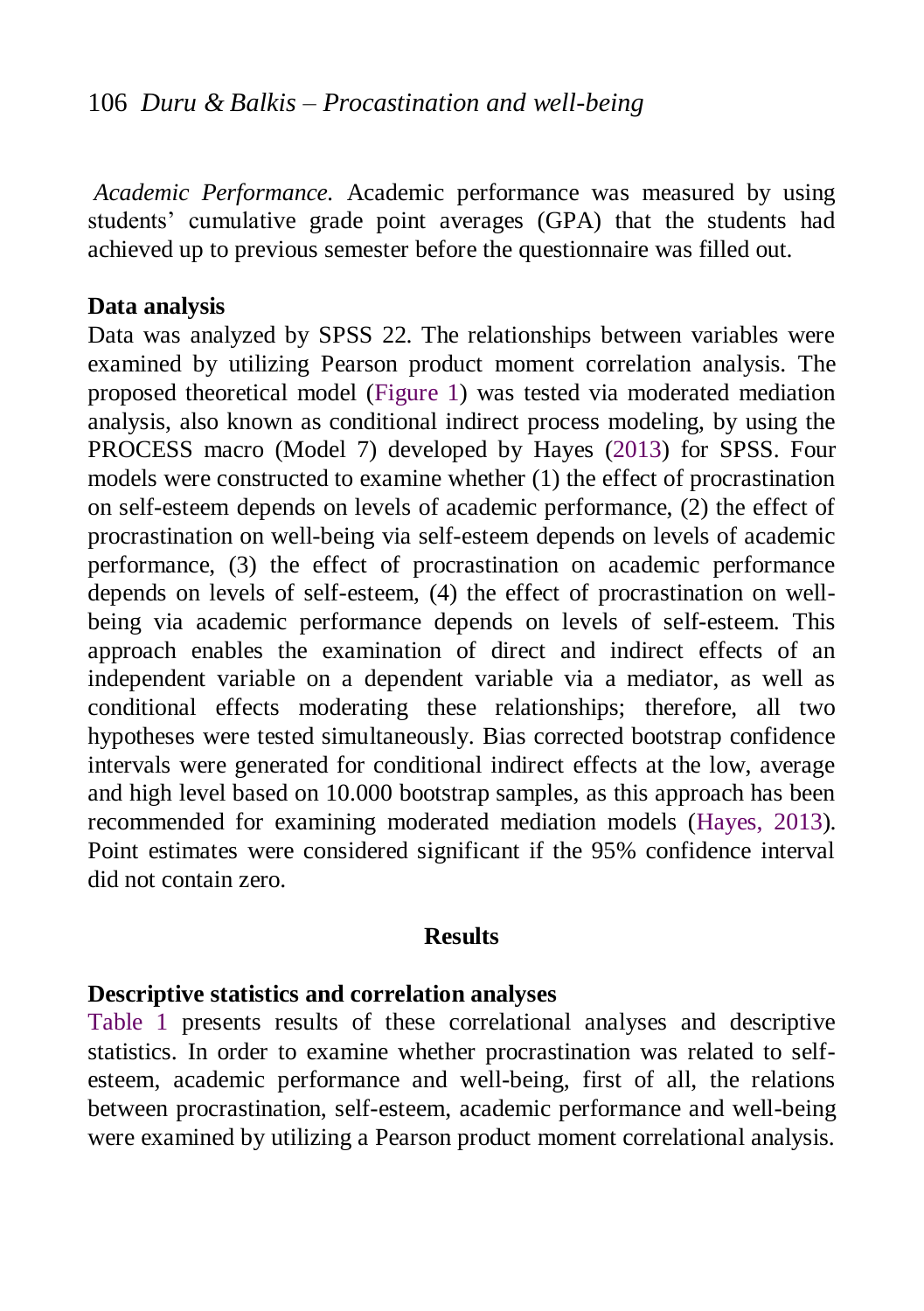Results showed all variables were statistically and significantly related to each other.

| Kurtosis<br>Range   |                          |                          |          |                          |
|---------------------|--------------------------|--------------------------|----------|--------------------------|
| 14-56<br>$-.322$    |                          |                          | $-396**$ | $-373**$                 |
| 20-40<br>$-.654$    | $\overline{\phantom{0}}$ | $\blacksquare$           | $.511**$ | $.320**$                 |
| .040<br>$-6 - 62$   | ٠                        | $\sim$                   | ٠        | $.244**$                 |
| 2.10-3.90<br>$-256$ | $\overline{\phantom{0}}$ | $\overline{\phantom{0}}$ | ۰        | $\overline{\phantom{0}}$ |
|                     |                          |                          | $-357**$ |                          |

<span id="page-11-0"></span>Table 1 *Bivariate correlations and descriptive statistics*

\**p* <.05, \*\**p* <.01

#### **Moderated mediation analysis**

Both hypotheses were tested by as a single instance of moderated mediation analysis by using Hayes's [\(2013\)](#page-19-8) PROCESS macro (Model 7) (Figure 1). Moderated mediation analysis was established whether an indirect effect occur from procrastination to well-being via the mediation of self-esteem, and if that effect is conditional on the moderation of academic performance. [Table 2](#page-13-0) provides the detailed results of moderated mediation analyses.

Results showed that both procrastination and academic performance had significant direct effect on self-esteem, and their interaction effect on selfesteem was statistically significiant as well (*∆R<sup>2</sup>= .*024*, p<.*01*).* Results also indicated that the relationship between procrastination and self-esteem is stronger when the level of academic performance is low  $(t = -5, 38, p)$  $\langle 0.001 \rangle$  rather than it is high ( $t = 1.47$ ,  $p > 0.05$ ). Thus, Hypothesis 1 was supported; procrastination and academic performance interacts to predict self-esteem. Negative relationship between procrastination and self-esteem is stronger when the level of academic performance is also low. Figure 2 illustrates the interaction at high (+1SD) and low (-1SD) levels of procrastination and self- esteem.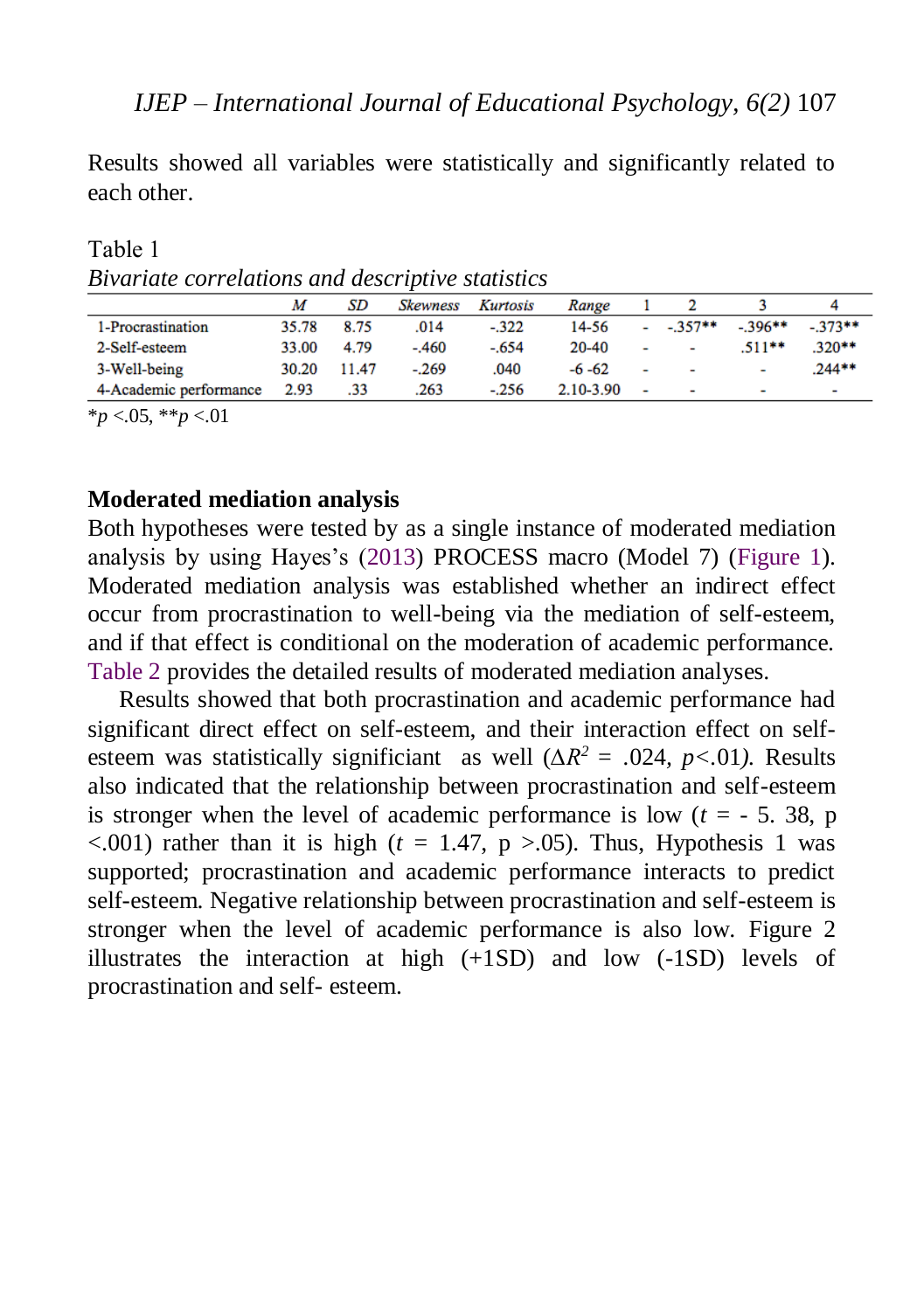

*Figure 2*. Interaction effect of procrastination and academic performance on selfesteem

Finally, results noticed that self-esteem had a direct effect on well-being. Then, whether a significance indirect effect of procrastination on well-being by self-esteem depends on academic performance was tested by using bootstrapping  $(N = 10.000)$ . Results indicated that the indirect effect of procrastination on well-being via the mediation of self-esteem is stronger when the level of academic performance are low (ab  $=$  -.21, SE $=$  .050, 95% confidence interval  $\text{[CI]} = -.32, -.12$ ) rather than it is high (ab = .04, SE= .035, 95% confidence interval  $|CI| = -12$ , 013). Thus, Hypothesis 2 was supported; Self-esteem mediates the relationship between procrastination and well-being. However, this indirect effect is conditional on the academic performance and is stronger when the level of academic performance is low.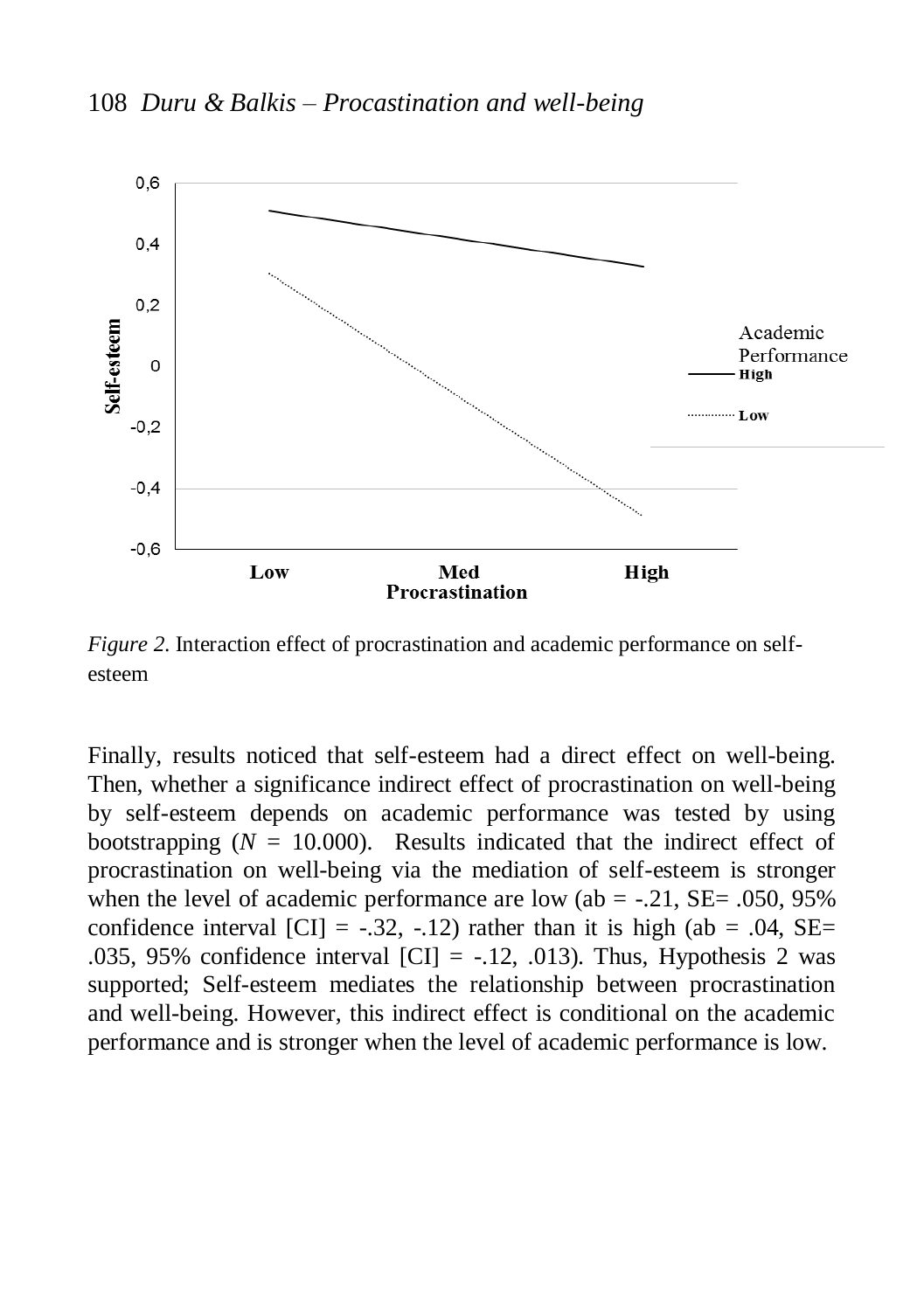<span id="page-13-0"></span>Table 2

*Moderated mediation statistics*

| <b>Model 1</b>                | Dependent variable: Self-esteem |       |                    |                      |  |  |
|-------------------------------|---------------------------------|-------|--------------------|----------------------|--|--|
| <b>Predictor variables</b>    | B                               | SE    | t                  | Model $\mathbb{R}^2$ |  |  |
| Procrastination               | $-.140$                         | .029  | $-4.78***$         | $.185***$            |  |  |
| Academic performance          | 3.512                           | .076  | $4.62***$          |                      |  |  |
| Procrastination X Academic    | .259                            | .079  | $3.28**$           |                      |  |  |
| performance                   |                                 |       |                    |                      |  |  |
|                               | Dependent variable: Well-being  |       |                    |                      |  |  |
| <b>Predictor variables</b>    | B                               | SЕ    | t                  | Model $\mathbb{R}^2$ |  |  |
| Self-esteem                   | .92                             | .14   | $6.31***$          | $.270***$            |  |  |
| Procrastination               | $-.30$                          | .08   | $-3.78**$          |                      |  |  |
|                               |                                 |       |                    |                      |  |  |
| <b>Reverse Model</b>          | Dependent variable: Academic    |       |                    |                      |  |  |
|                               | performance                     |       |                    |                      |  |  |
| <b>Predictor variables</b>    | B                               | SE    | t                  | Model $R^2$          |  |  |
| Procrastination               | $-.012$                         | .002  | $-5.57***$         | $.184***$            |  |  |
| Self-esteem                   | .015                            | .004  | $3.78**$           |                      |  |  |
| Procrastination X Self-esteem | .0005                           | .0004 | 1.14 <sup>ns</sup> |                      |  |  |
|                               | Dependent variable: Well-being  |       |                    |                      |  |  |
| <b>Predictor variables</b>    | B                               | SE    | t                  | Model $R^2$          |  |  |
| Academic performance          | 4.07                            | 2.17  | 1.88 <sup>ns</sup> | $.150***$            |  |  |
| Procrastination               | $-.41$                          | .09   | $-4.84***$         |                      |  |  |

<sup>ns</sup> *p* > .05, \*\**p* < .01, \*\*\**p* < .001

Furthermore we tested the reverse model whether an indirect effect of procrastination on well-being by the mediation of academic performance varies in accordance with the level of self-esteem. Results of moderated mediation analysis indicated that (a) academic performance does not mediate the relationship between procrastination and well-being, (b) both procrastination and self-esteem have direct effect on academic performance but the interaction effect of them on academic performance is not significant (*∆R2 = .*003*, p* >.05*).* (See [Table 2\)](#page-13-0).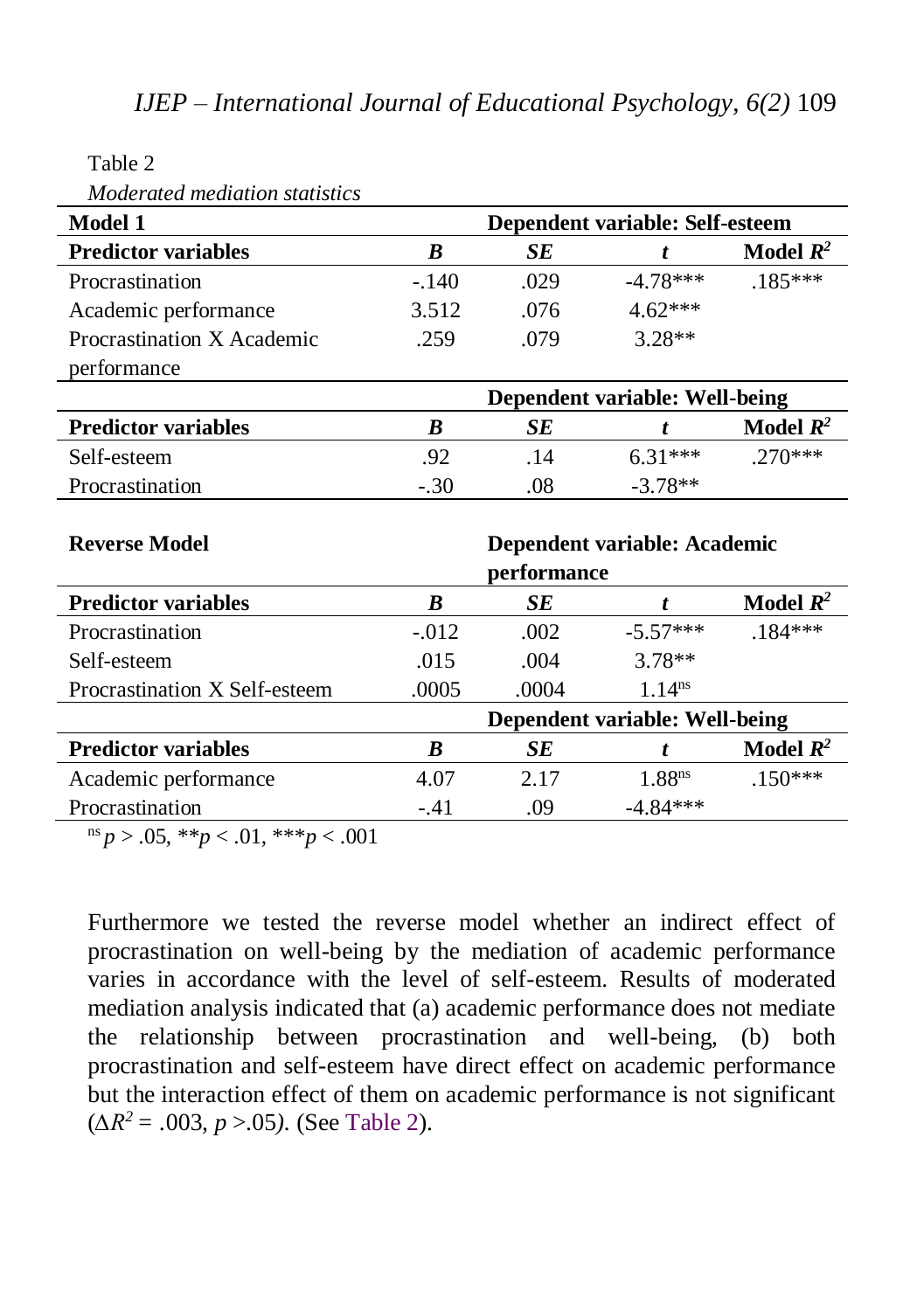#### **Discussion**

The current study attempts to provide a more detailed investigation regarding the effects of procrastination on well-being. Findings are in line with those of previous studies which focused on the links between procrastination and academic performance (e.g., [Kim & Seo, 2015;](#page-19-1) [Steel,](#page-22-0)  [2007\)](#page-22-0), self-esteem [\(Burka & Yuen, 2008;](#page-17-3) [Ferrari et al., 1995;](#page-18-5) [Covington,](#page-18-4)  [2007;](#page-18-4) [Pychyl et al., 2002\)](#page-21-5) and well-being (e.g., [Balkis & Duru, 2016;](#page-17-8) [Fernie](#page-18-1)  [et al., 2016;](#page-18-1) [Gagnon et al., 2016;](#page-19-2) [Sriois & Tosti, 2012;](#page-21-1) [Steel, 2010\)](#page-22-3). Present findings suggested that procrastinating students are more likely to have poor academic performance, self-esteem and well-being.

Findings also confirmed the first hypothesis which was that procrastination and academic performance interacts to predict self-esteem. Negative relationship between procrastination and self- esteem is stronger when the level of academic performance is low. Findings demonstrated that self-esteem of students with low academic achievement is affected more when they postpone their existing tasks and responsibilities; however selfesteem of students with high academic achievement is not so much affected by the procrastination behavior. Considering that students with high level of self-esteem have high academic achievement as well, these students might perform less procrastination. Similarly, high academic achievement serves as a resource which feeds self-esteem, in turn high level of self-esteem may lead these students to delay their tasks less. Even these students may procrastinate; they may attribute this to conditional and environmental reasons; in other words to the external factors rather than to their self. Nevertheless, in order to test these judgments, further studies are required. Briefly, these findings are in line with those of studies which indicated the important role of academic performance on the development of self-esteem [\(Alves-Martins et al., 2002;](#page-17-5) [Baumeister et al., 2003;](#page-17-6) [Filozof et al., 1998\)](#page-18-10). There are two different views for the studies examining the relationship of self-esteem and academic performance. One side of the research emphasized that academic performance is an important predictor of self-esteem [\(Alves-](#page-17-5)[Martins et al., 2002;](#page-17-5) [Bowles, 1999;](#page-17-7) [Filozof et al., 1998;](#page-18-10) [Hoge et al., 1995\)](#page-19-6), while the others indicated that self-esteem is a determinant of academic performance [\(Chapman, 1988;](#page-18-7) [Hansford & Hattie, 1982;](#page-19-5) [Marsh et al., 1988\)](#page-20-5). Both views were tested in this study. Findings indicated that academic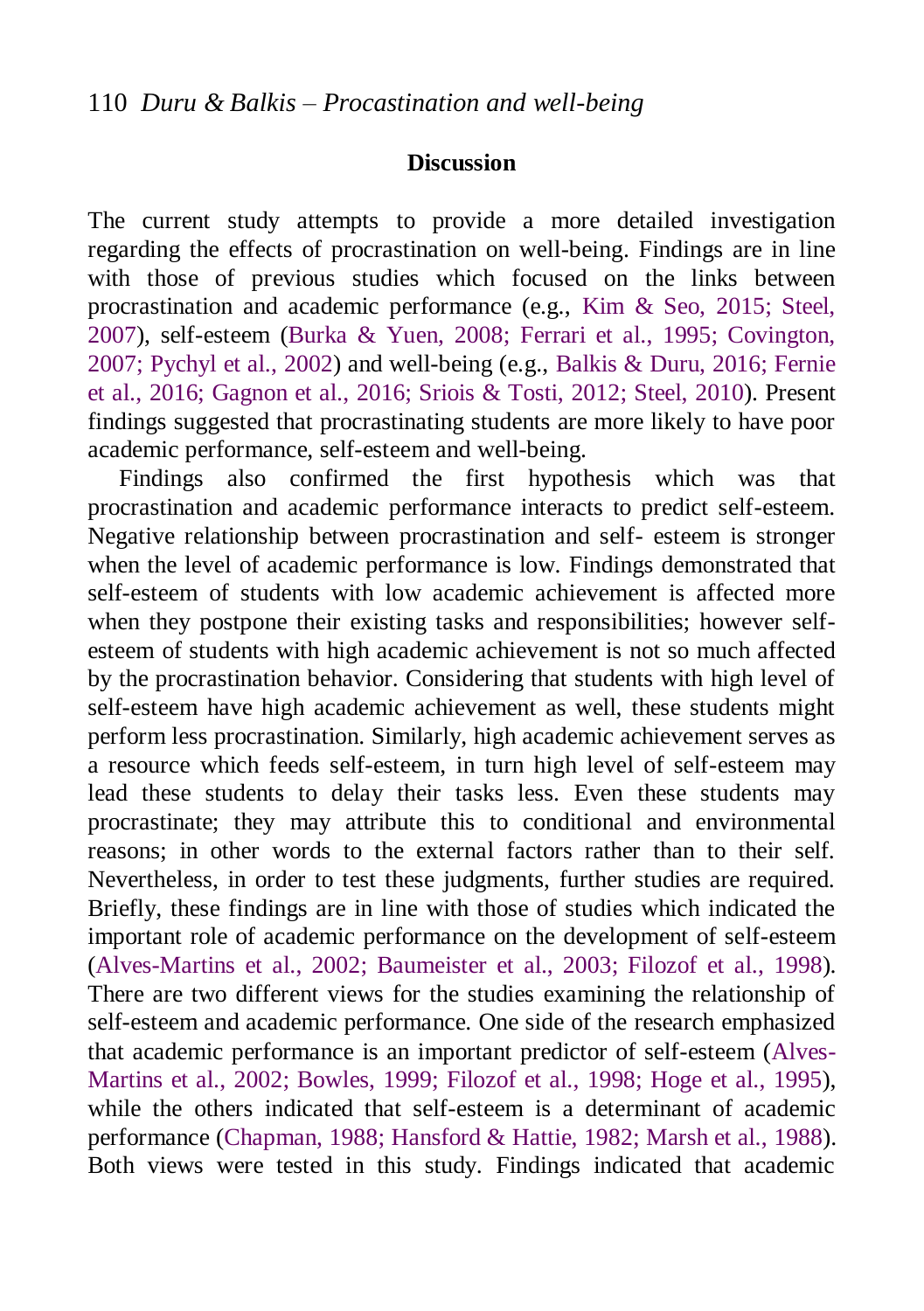performance had a moderator role on the relationship between procrastination and self-esteem however self-esteem didn't have a similar role on the relation of procrastination and academic performance. Put differently, self-esteem of students with low academic achievement is more affected when they don't perform their tasks on time. In the meantime, the negative effect of procrastination on academic achievement does not vary according to the student's self-esteem. Therefore, this finding supports the studies which emphasized the determinant role of academic performance for self-esteem, while it does not the ones which noted that self-esteem is determinant for academic achievement. Still, in order to have more clear information about the relationship between academic performance and selfesteem, longitudinal studies are required to be conducted.

The present findings also confirmed the second hypothesis which was that self-esteem mediates the relationship between procrastination and wellbeing. However, this indirect effect is conditional on the academic performance and is stronger when the level of academic performance is low. Findings revealed that the effect of procrastination on well-being varies according to the level of self-esteem. In other words, when self-esteem is affected from procrastination negatively, the negative effect of procrastination on well-being also increases. Many research stated that there is a negative relationship between procrastination and self-esteem [\(Ferrari,](#page-18-5)  [1991;](#page-18-5) [Duru & Balkis, 2014;](#page-18-2) [Klassen & Kuzucu, 2009\)](#page-20-8), and individuals with low level of self-esteem have more problems on psychological adjustment [\(Leary, 2005;](#page-20-6) [Pyszczynski et al., 2004\)](#page-21-2). Findings also suggested that the indirect effect of procrastination on well-being via self-esteem varies according to the level of academic performance. When academic performance is poor, the indirect effect of procrastination via self-esteem on well-being is strong, however when academic performance is high, this effect is not meaningful. Put differently, the self-esteem of students, who have low level of academic performance, are affected more negatively when they delay their tasks and requirements, and the indirect effect of procrastination via self-esteem on well-being increases more. In sum, findings supported the previous studies which had stated that academic performance have an important role for self-esteem (e.g., [Alves-Martins et](#page-17-5)  [al., 2002;](#page-17-5) [Baumeister et al. 2003\)](#page-17-6) and self-esteem has an important role for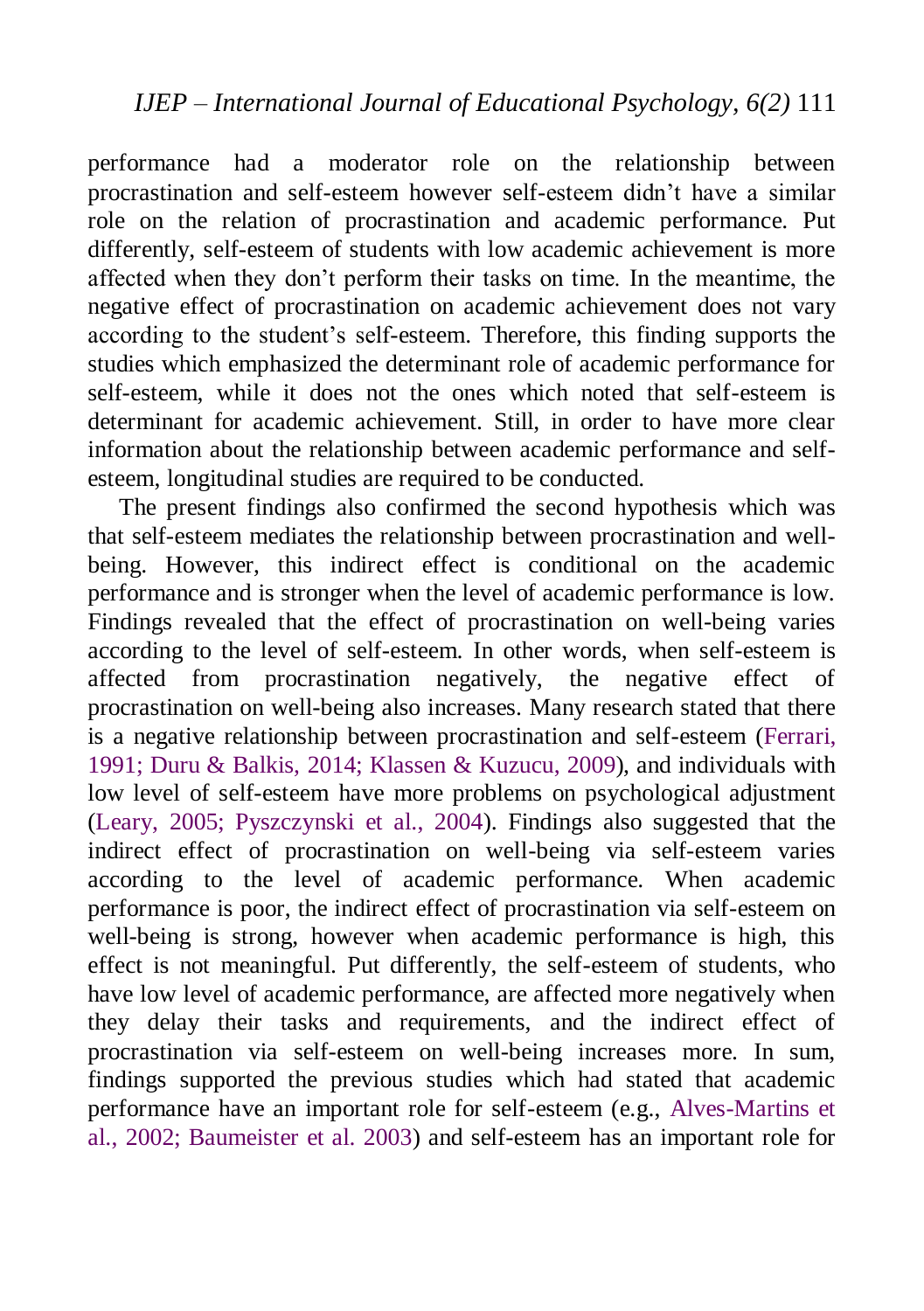the psychological adjustment of an individual [\(Smokowski et al., 2014;](#page-21-3) [Sowislo & Orth, 2012\)](#page-22-4).

#### **Conclusion**

In the current study, integrated effects of procrastination, academic performance and self-esteem on well-being have been investigated. The following conclusions can be drawn from the present study: (a) procrastination has a negative impact on self-esteem by interrupting academic performance; (b) self-esteem mediated the association between procrastination and well-being; and (c) the indirect effect of procrastination on well-being by the mediation of self-esteem is stronger in the case of poor academic performance. This research contributed to the literature by suggesting that procrastination does not always has a protective role for selfesteem, furthermore it adversely affects students' self-esteem by interrupting their academic performance. The present study also demonstrated how and when the procrastination affects well-being of the students. As suggested by the findings, procrastination has a negative impact on students' well-being by low level of self-esteem in the case of poor academic performance. Academic performance is important because it lessens the adverse impact of procrastination on students' well-being. Therefore, intervention programs that focus on improving academic performance of procrastinating students may contribute the level of their self-esteem. Findings also proved the mediator role of self-esteem in the relationship of procrastination and wellbeing. This indirect effect is stronger for the students who have low level of academic performance. Thus, intervention studies for decreasing procrastination might help to increase students' self-esteem through improving academic performance; and in turn it increases well-being.

This study should be evaluated with its limitations. First of all, the research is limited to a cross-sectional design. Further studies could test the long-term impacts of procrastination, academic performance and self-esteem on well-being by adopting longitudinal designs. Secondly, the relations between the variables are required to be examined for students attending different universities and with different age groups. Lastly, this study was conducted with the members of a culture which demonstrate similar characteristics. Considering that self is affected by the culture, further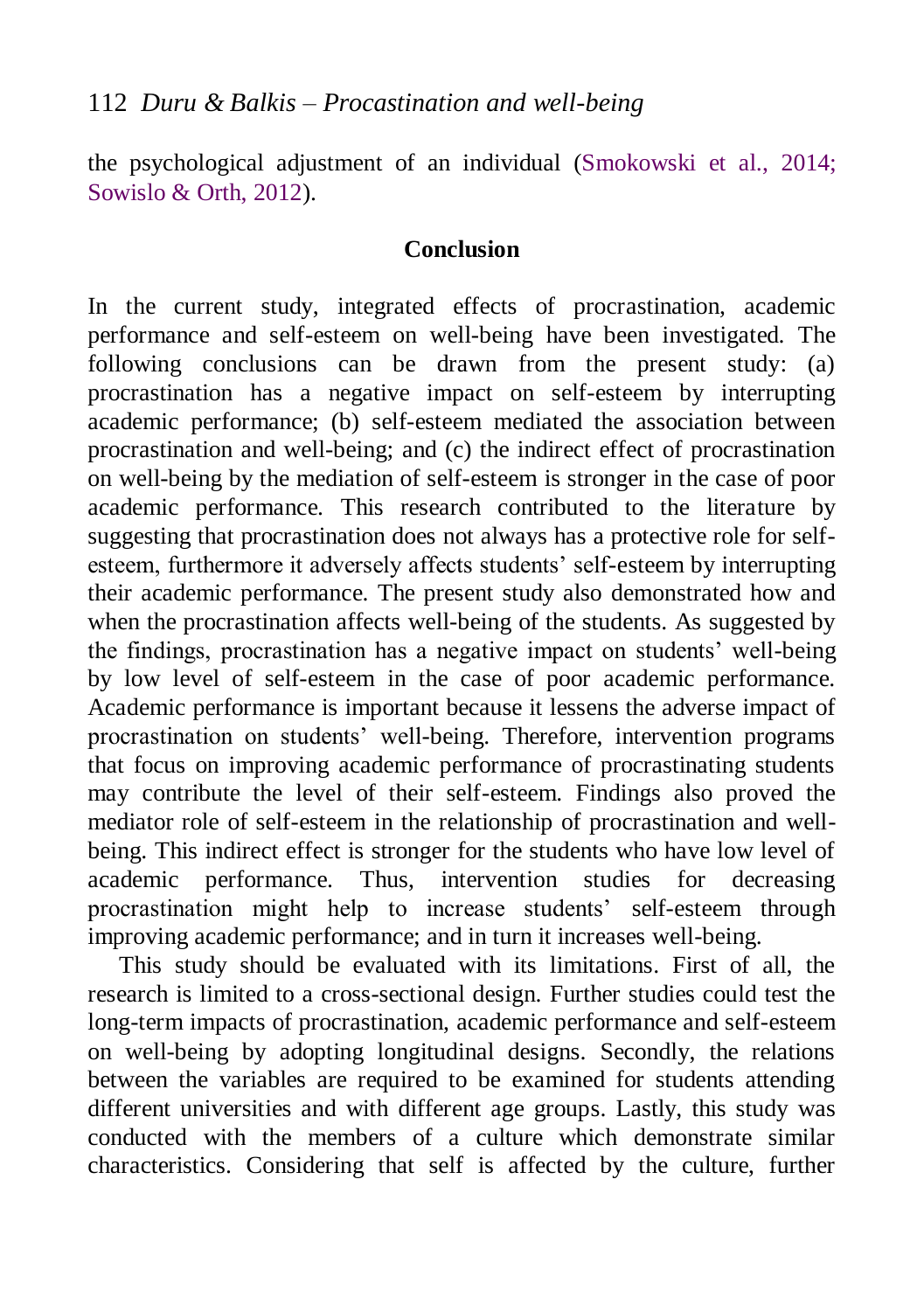research with different cultures and societies might contribute to understand better the relations of the variables.

#### **References**

- <span id="page-17-5"></span>Alves-Martins, M., Peixoto, F., Gouveia-Pereira, M., Amaral, V., & Pedro, I. (2002). Self-esteem and academic achievement among adolescents. *Educational Psychology*, *22*(1), 51-62.
- <span id="page-17-2"></span>Balkis, M. (2013). Academic procrastination, academic life satisfaction and academic achievement: The mediation role of rational beliefs about studying. *Journal of Cognitive and Behavioral Psychotherapies*, *13*(1), 57-74.
- <span id="page-17-8"></span>Balkis, M., & Duru, E. (2016). Procrastination, self-regulation failure, academic life satisfaction, and affective well-being: underregulation or misregulation form. *European Journal of Psychology of Education*, *31*(3), 439 – 459.doi[:10.1007/s10212-015-0266-5](https://link.springer.com/article/10.1007/s10212-015-0266-5)
- <span id="page-17-4"></span>Balkis, M. & Duru, E. (2012). The direct and indirect role of self-esteem and procrastination in the relation to fear of failure and self-worth. *International Journal of Human Sciences, 9* (2), 1075-1093.
- <span id="page-17-0"></span>Balkis, M., & Duru, E. (2009). Prevalence of academic procrastination behavior among preservice teachers, and its relationships with demographics and individual preferences. *Journal of Theory and Practice in Education*, *5*(1), 18-32.
- <span id="page-17-1"></span>Bajaj, B., Gupta, R., & Pande, N. (2016). Self-esteem mediates the relationship between mindfulness and well-being. *Personality and Individual Differences*, *94*, 96-100. [doi:10.1016/j.paid.2016.01.020](http://dx.doi.org/10.1016/j.paid.2016.01.020)
- <span id="page-17-6"></span>Baumeister, R. F., Campbell, J. D., Krueger, J. I., & Vohs, K. D. (2003). Does high self-esteem cause better performance, interpersonal success, happiness, or healthier lifestyles? *Psychological Science in the Public Interest*, *4*(1), 1-44. doi: [10.1111/1529-1006.01431](http://journals.sagepub.com/doi/abs/10.1111/1529-1006.01431)
- <span id="page-17-7"></span>Bowles, T. (1999). Focusing on time orientation to explain adolescent selfconcept and academic achievement. *Journal of Applied Health Behavior*, *1*, 1-8.
- <span id="page-17-3"></span>Burka, J. B., & Yuen, L. M. (2008). *Procrastination: Why you do it, what to do about it.* Cambridge: Da Capo Press,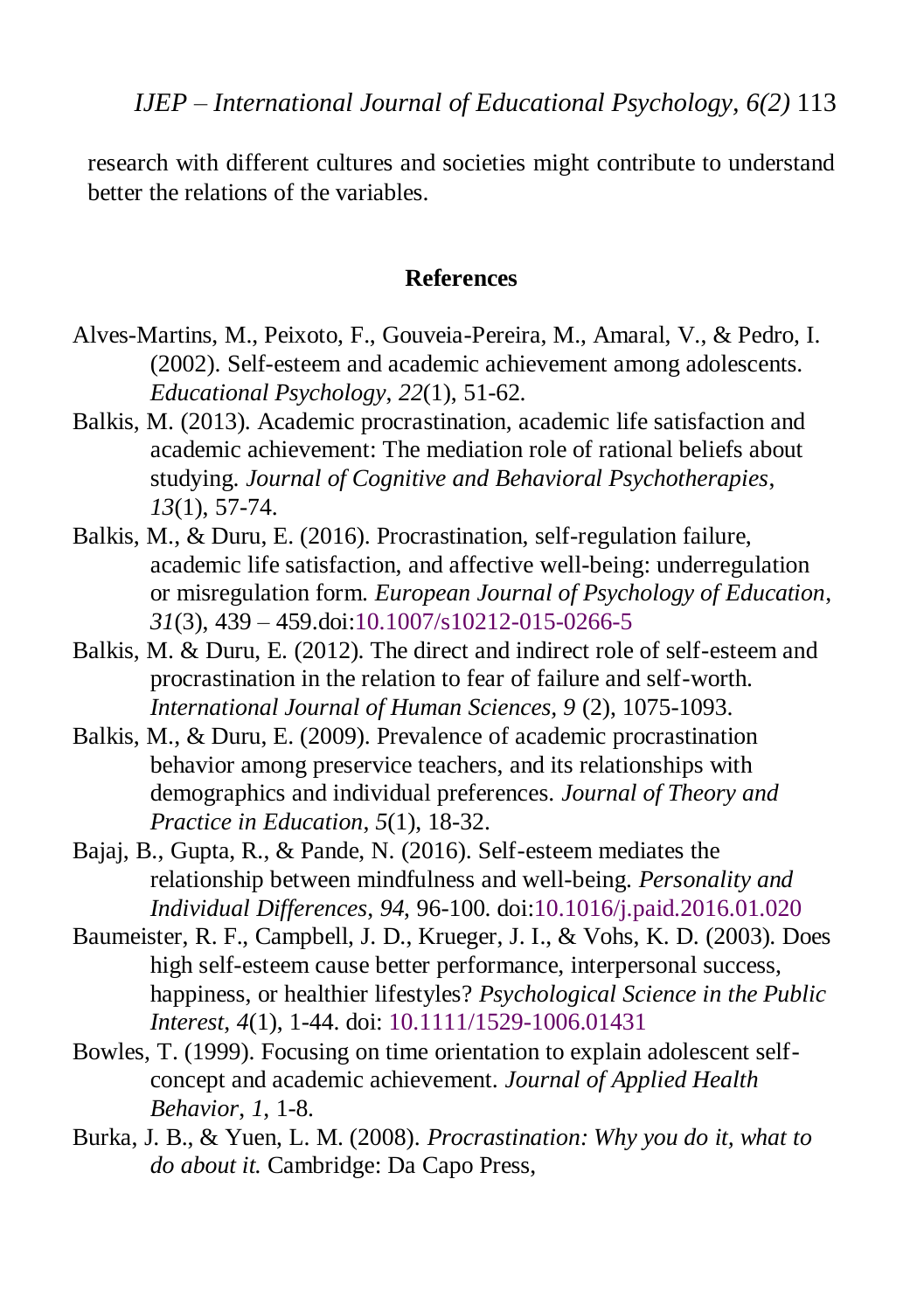114 *Duru & Balkis – Procastination and well-being* 

- <span id="page-18-7"></span>Chapman, J. W. (1988). Learning disabled children's self-concepts. *Review of Educational Research*, *58*(3), 347-371. doi: [10.3102/00346543058003347](http://journals.sagepub.com/doi/abs/10.3102/00346543058003347)
- <span id="page-18-4"></span>Covington, M.V. (2007). A motivational analysis of academic life in college. In R.P. Perry and J.C. Smart (Ed.), *The Scholarship of Teaching and Learning in Higher Education: An Evidence-Based Perspective (661- 729).* Dordrecht: Springer.
- <span id="page-18-9"></span>Cuhadaroglu, F. (1986). Self-esteem in adolescents. *Unpublished doctoral dissertation, Hacettepe University, Turkey*.
- <span id="page-18-8"></span>Diener, E., & Diener, M. (2009). Cross-cultural correlates of life satisfaction and self-esteem. In *Culture and well-being* (pp. 71-91). Springer Netherlands.
- <span id="page-18-2"></span>Duru, E., & Balkis, M. (2014). The roles of academic procrastination tendency on the relationships among self-doubt, self-esteem, and academic achievement. *Education and Sciences, 39* (173), 274-287.
- <span id="page-18-1"></span>Fernie, B. A., McKenzie, A. M., Nikčević, A. V., Caselli, G., & Spada, M. M. (2016). The contribution of metacognitions and attentional control to decisional procrastination. *Journal of Rational-Emotive & Cognitive-Behavior Therapy*, *34*(1), 1-13.doi: [10.1007/s10942-015-0222-y](https://link.springer.com/article/10.1007%2Fs10942-015-0222-y)
- <span id="page-18-3"></span>Ferrari, J. R. (2000). Procrastination and attention: Factor analysis of attention deficit, boredomness, intelligence, self-esteem, and task delay frequencies. *Journal of Social Behavior and Personality*, *15*(5), 185- 196.
- <span id="page-18-6"></span>Ferrari, J. R., & Díaz-Morales, J. F. (2007). Perceptions of self-concept and self-presentation by procrastinators: Further evidence. *Spanish Journal of Psychology, 10*(1), 91-96. doi: [10.1017/S113874160000634X](http://dx.doi.org/10.1017/S113874160000634X)
- <span id="page-18-5"></span>Ferrari, J. R., Johnson, J. L., &. McCown, W.G. (Eds) (1995) *Procrastination and task avoidance: Theory, research, and treatment.* New York: Plenum Press.
- <span id="page-18-0"></span>Ferrari, J. R. (1991). Self-handicapping by procrastinators: Protecting selfesteem, social-esteem, or both? *Journal of Research in Personality, 25*(3), 245-261. [doi:10.1016/0092-6566\(91\)90018-L](http://dx.doi.org/10.1016/0092-6566(91)90018-L)
- <span id="page-18-10"></span>Filozof, E. M., Albertin, H. K., Jones, C. R., Steme, S. S., Myers, L., & McDermott, R. J. (1998). Relationship of adolescent self‐ esteem to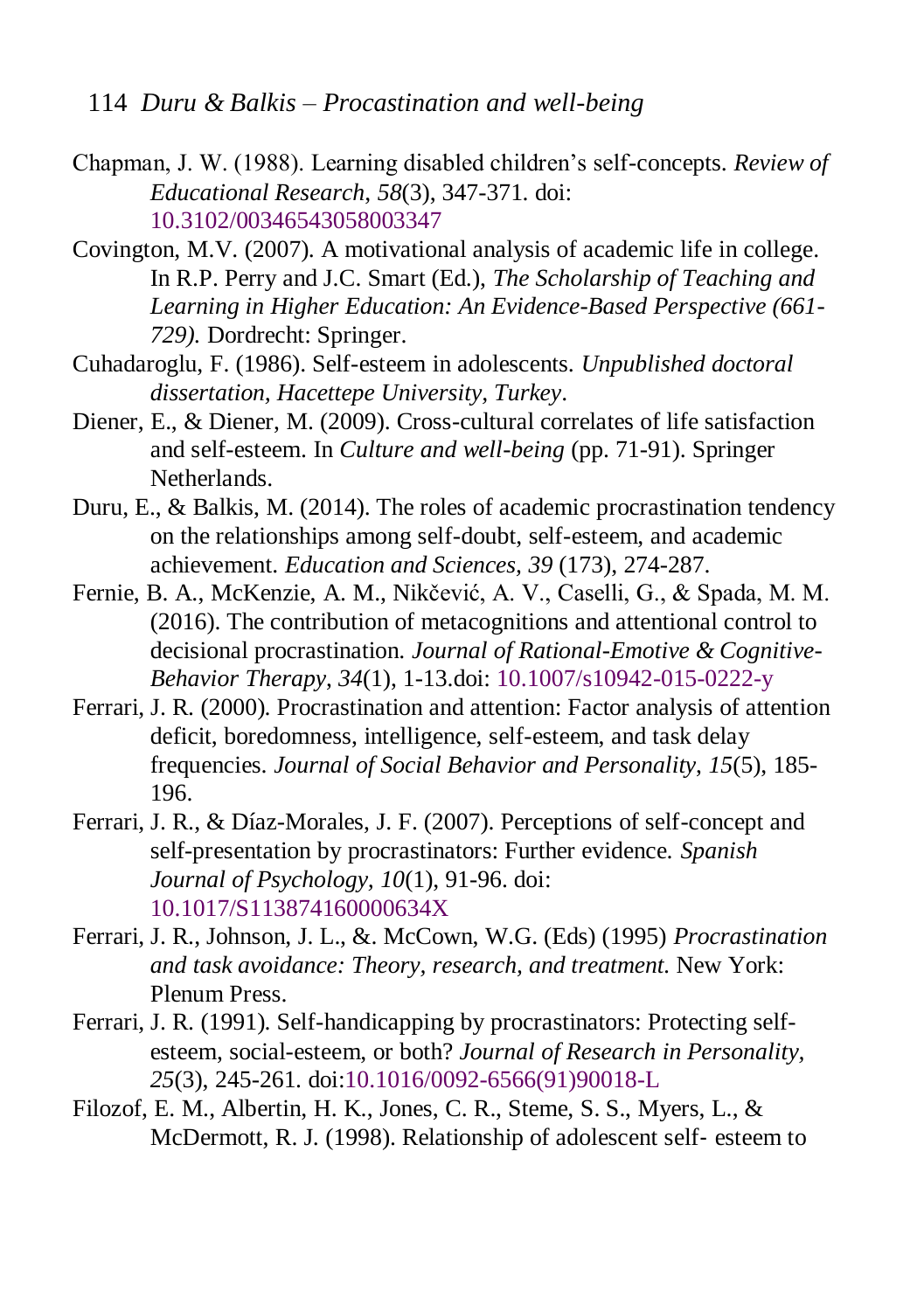*IJEP – International Journal of Educational Psychology, 6(2)* 115

selected academic variables. *Journal of School Health*, *68*(2), 68-72. doi: [10.1111/j.1746-1561.1998.tb07194.x](http://dx.doi.org/10.1016/0092-6566(91)90018-L)

- <span id="page-19-2"></span>Gagnon, J., Dionne, F., & Pychyl, T. A. (2016). Committed action: An initial study on its association to procrastination in academic settings. *Journal of Contextual Behavioral Science*, *5*(2), 97- 102[.doi:10.1016/j.jcbs.2016.04.002](http://dx.doi.org/10.1016/j.jcbs.2016.04.002)
- <span id="page-19-7"></span>Gençöz, T. (2000). Pozitif ve negatif duygu ölçeği: Geçerlik ve güvenirlik çalışması. *Türk Psikoloji Dergisi*, *15*(46), 19-26.
- <span id="page-19-3"></span>Grunschel, C., Schwinger, M., Steinmayr, R., & Fries, S. (2016). Effects of using motivational regulation strategies on students' academic procrastination, academic performance, and well-being. *Learning and Individual Differences*, *49*, 162-170. [doi:10.1016/j.lindif.2016.06.008](http://dx.doi.org/10.1016/j.lindif.2016.06.008)
- Harriott, J., & Ferrari, J. R. (1996). Prevalence of procrastination among samples of adults. *Psychological Reports*, *78*(2), 611-616. doi: [10.2466/pr0.1996.78.2.611](http://journals.sagepub.com/doi/abs/10.2466/pr0.1996.78.2.611)
- <span id="page-19-5"></span>Hansford, B. C., & Hattie, J. A. (1982). The relationship between self and achievement/performance measures. *Review of Educational Research*, *52*(1), 123-142. doi: [10.3102/00346543052001123](http://journals.sagepub.com/doi/abs/10.3102/00346543052001123)
- <span id="page-19-8"></span>Hayes, A. F. (2013). *Introduction to mediation, moderation, and conditional process analysis. A regression-based approach*. New York, NY: Guilford.
- <span id="page-19-4"></span>Hinsch, C., & Sheldon, K. M. (2013). The impact of frequent social internet consumption: Increased procrastination and lower life satisfaction. *Journal of Consumer Behavior*, *12*(6), 496-505. doi[:10.1002/cb.1453](http://onlinelibrary.wiley.com/doi/10.1002/cb.1453/abstract)
- <span id="page-19-6"></span>Hoge, D. R., Smit, E. K., & Crist, J. T. (1995). Reciprocal effects of selfconcept and academic achievement in sixth and seventh grade. *Journal of Youth and Adolescence*, *24*(3), 295-314. doi[:10.1007/BF01537598](https://link.springer.com/article/10.1007/BF01537598)
- <span id="page-19-0"></span>Jackson, T., Weiss, K. E., Lundquist, J. J., & Hooper, D. (2003). The impact of hope, procrastination, and social activity on academic performance of Midwestern college students. *Education*, *124*(2), 310-320.
- <span id="page-19-1"></span>Kim, K. R., & Seo, E. H. (2015). The relationship between procrastination and academic performance: A meta-analysis. *Personality and Individual Differences*, *82*, 28-33. [doi:10.1016/j.paid.2015.02.038.](http://dx.doi.org/10.1016/j.paid.2015.02.038)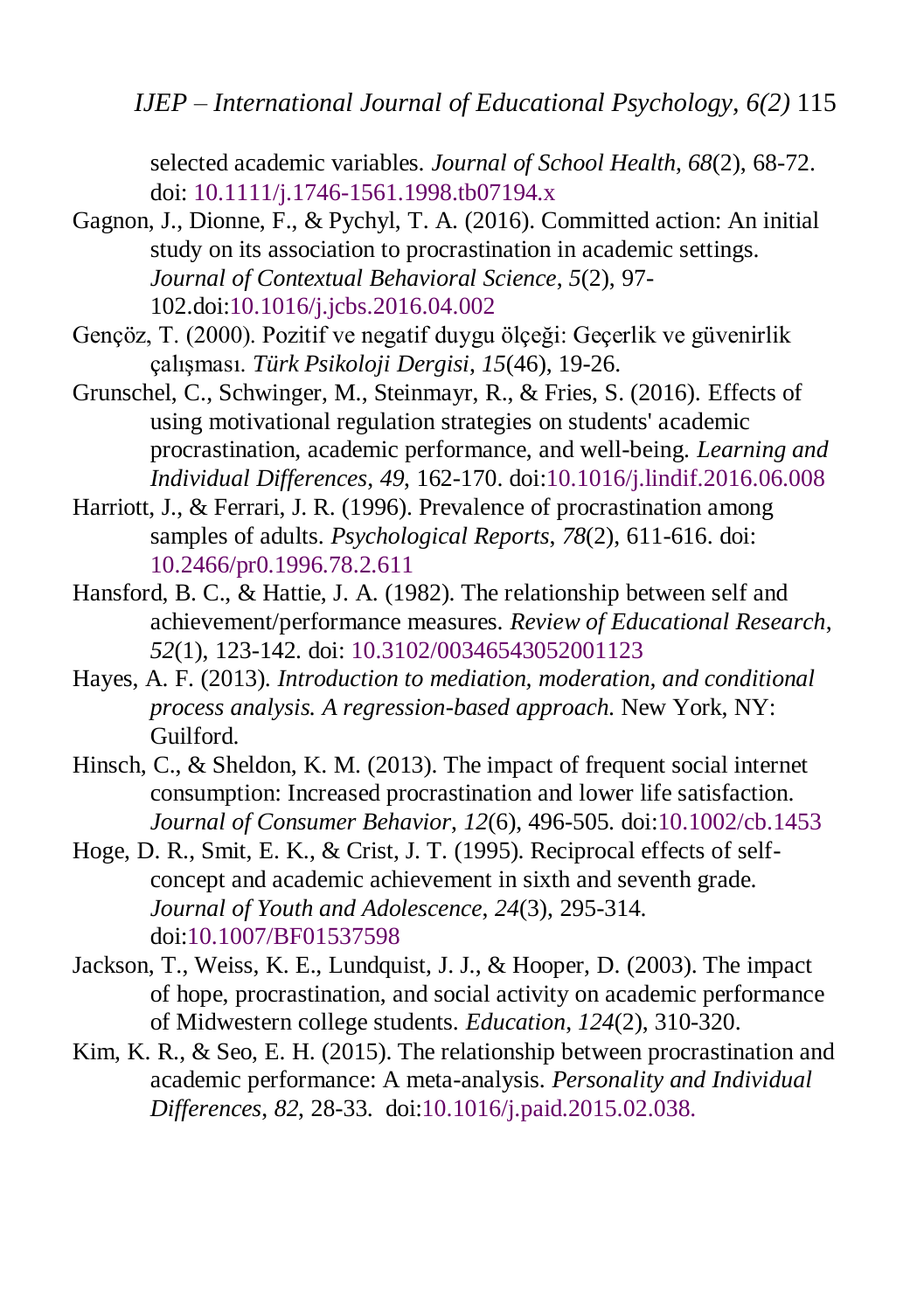116 *Duru & Balkis – Procastination and well-being* 

- <span id="page-20-8"></span>Klassen, R. M., & Kuzucu, E. (2009). Academic procrastination and motivation of adolescents in Turkey. *Educational Psychology*, *29*(1), 69-81. doi: [10.1080/01443410802478622](http://www.tandfonline.com/doi/full/10.1080/01443410802478622)
- <span id="page-20-6"></span>Leary, M. R. (2005). Sociometer theory and the pursuit of relational value: Getting to the root of self-esteem. *European Review of Social Psychology*, *16*(1), 75-111. doi: [10.1080/10463280540000007](http://psycnet.apa.org/doi/10.1080/10463280540000007)
- <span id="page-20-3"></span>Lin, C. C. (2015). Self-esteem mediates the relationship between dispositional gratitude and well-being. *Personality and Individual Differences*, *85*, 145-148. [doi:10.1016/j.paid.2015.04.045](http://dx.doi.org/10.1016/j.paid.2015.04.045)
- <span id="page-20-7"></span>Mäkikangas, A., Kinnunen, U., & Feldt, T. (2004). Self-esteem, dispositional optimism, and health: Evidence from cross-lagged data on employees. *Journal of Research in Personality*, *38*(6), 556-575. [doi:10.1016/j.jrp.2004.02.001](http://dx.doi.org/10.1016/j.jrp.2004.02.001)
- <span id="page-20-5"></span>Marsh, H. W., Byrne, B. M., & Shavelson, R. J. (1988). A multifaceted academic self-concept: Its hierarchical structure and its relation to academic achievement. *Journal of Educational Psychology*, *80*(3), 366-380. doi: [10.1037/0022-0663.80.3.366](http://dx.doi.org/10.1016/j.jrp.2004.02.001)
- <span id="page-20-1"></span>Milgram, N., & Toubiana, Y. (1999). Academic anxiety, academic procrastination, and parental involvement in students and their parents. *British Journal of Educational Psychology*, *69*(3), 345-361. doi: [10.1348/000709999157761](http://dx.doi.org/10.1006/jrpe.1996.0017)
- <span id="page-20-4"></span>Osborne, J. W. (1997). Race and academic disidentification. *Journal of Educational Psychology*, *89*(4), 728-735. doi: [10.1037/0022-](http://psycnet.apa.org/doi/10.1037/0022-0663.89.4.728) [0663.89.4.728](http://psycnet.apa.org/doi/10.1037/0022-0663.89.4.728)
- <span id="page-20-2"></span>Ozer, B.U.*,* O'Callaghan, J.*,* Bokszczanin, A.*,* Ederer, E.*, &* Essau, C. *(*2014*).*  Dynamic interplay of depression, perfectionism and self-regulation on procrastination*. British Journal of Guidance & Counselling,* 42*,* 309*–* 319*.* doi[:10.1080/03069885.2014.896454](http://dx.doi.org/10.1080/03069885.2014.896454)
- Özer, B.U., Saçkes, M., & Tuckman, W. B. (2013). Psychometric properties of the Tuckman procrastination scale in a Turkish Sample*. Psychological Reports*, *113*(3), 874-884. doi: [10.2466/03.20.PR0.113x28z7](http://dx.doi.org/10.2466/03.20.PR0.113x28z7)
- <span id="page-20-0"></span>Özer, B. U., Demir, A., & Ferrari, J. R. (2009). Exploring academic procrastination among Turkish students: Possible gender differences in prevalence and reasons. *The Journal of Social Psychology*, *149*(2), 241-257. doi: [10.3200/SOCP.149.2.241-257](http://dx.doi.org/10.3200/SOCP.149.2.241-257)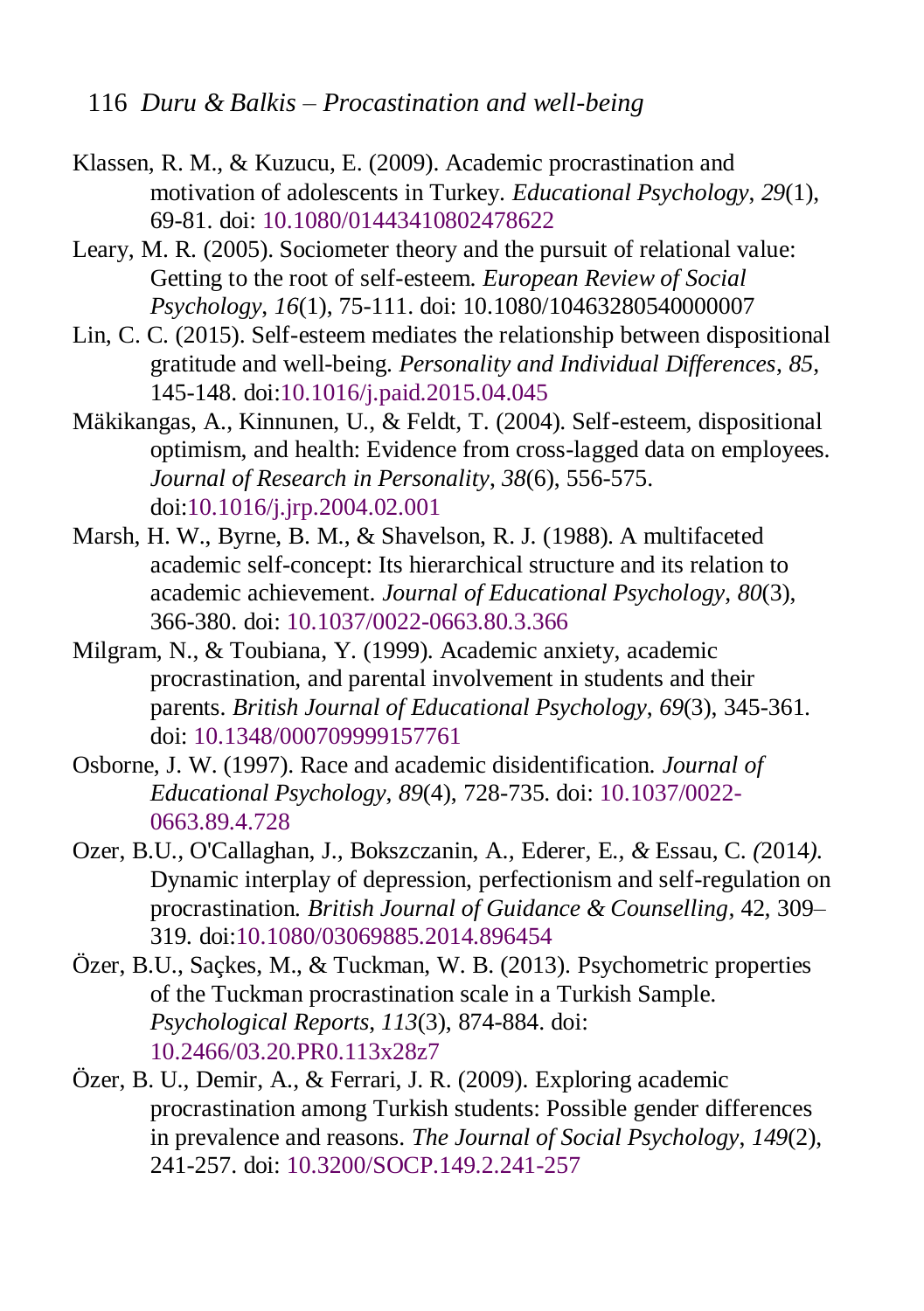*IJEP – International Journal of Educational Psychology, 6(2)* 117

- <span id="page-21-4"></span>Park, S.W., & Sperling, R.A.(2012). Academic procrastinator and their selfregulation. *Psychology in Scientific Research*, 3(1), 12-23. doi[:10.4236/psych.2012,31003](http://file.scirp.org/pdf/PSYCH20120100001_99209019.pdf)
- <span id="page-21-6"></span>Pullmann, H., & Allik, J. (2008). Relations of academic and general selfesteem to school achievement. *Personality and Individual Differences*, *45*(6), 559-564. [doi:10.1016/j.paid.2008.06.017](http://dx.doi.org/10.1016/j.paid.2008.06.017)
- <span id="page-21-5"></span>Pychyl, T. A., Coplan, R. J., & Reid, P. A. (2002). Parenting and procrastination: gender differences in the relations between procrastination, parenting style and self-worth in early adolescence*. Personality and Individual Differences, 33*, 271–285. [doi:10.1016/S0191-8869\(01\)00151-9](http://psycnet.apa.org/doi/10.1016/S0191-8869(01)00151-9)
- <span id="page-21-2"></span>Pyszczynski, T., Greenberg, J., Solomon, S., Arndt, J., & Schimel, J. (2004). Why do people need self-esteem? A theoretical and empirical review. *Psychological Bulletin*, *130*(3), 435-468. doi: [10.1037/0033-](http://psycnet.apa.org/doi/10.1037/0033-2909.130.3.435) [2909.130.3.435](http://psycnet.apa.org/doi/10.1037/0033-2909.130.3.435)
- <span id="page-21-0"></span>Richardson, M., Abraham, C. & Bond, R. (2012). Psychological correlates of university students' academic performance: A systematic review and meta-analysis. *Psychological Bulletin*, *138*, 353–387. [doi:10.1037/a0026838.](http://dx.doi.org/10.1037/a0026838)
- <span id="page-21-7"></span>Rosenberg, M. (1965). Society and the adolescent self-image. Princeton, NJ: Princeton University Press.
- <span id="page-21-8"></span>Schmitt, N., Oswald, F. L., Friede, A., Imus, A., & Merritt, S. (2008). Perceived fit with an academic environment: Attitudinal and behavioral outcomes. *Journal of Vocational Behavior*, *72*(3), 317-335. doi: 10.1177/1069072712466713
- <span id="page-21-1"></span>Sirois, F. M. & Tosti, N. (2012). Lost in the moment? An investigation of procrastination, mindfulness, and well-being. *Journal of Rational-Emotive & Cognitive-Behavior Therapy*, *30*, 237–248. doi: 10.1007/s10942-012-0151-y
- <span id="page-21-3"></span>Smokowski, P. R., Guo, S., Rose, R., Evans, C. B., Cotter, K. L., & Bacallao, M. (2014). Multilevel risk factors and developmental assets for internalizing symptoms and self-esteem in disadvantaged adolescents: Modeling longitudinal trajectories from the Rural Adaptation Project. *Development and Psychopathology*, *26*(4pt2), 1495-1513. doi: [10.1017/S0954579414001163](http://dx.doi.org/10.1017/S0954579414001163)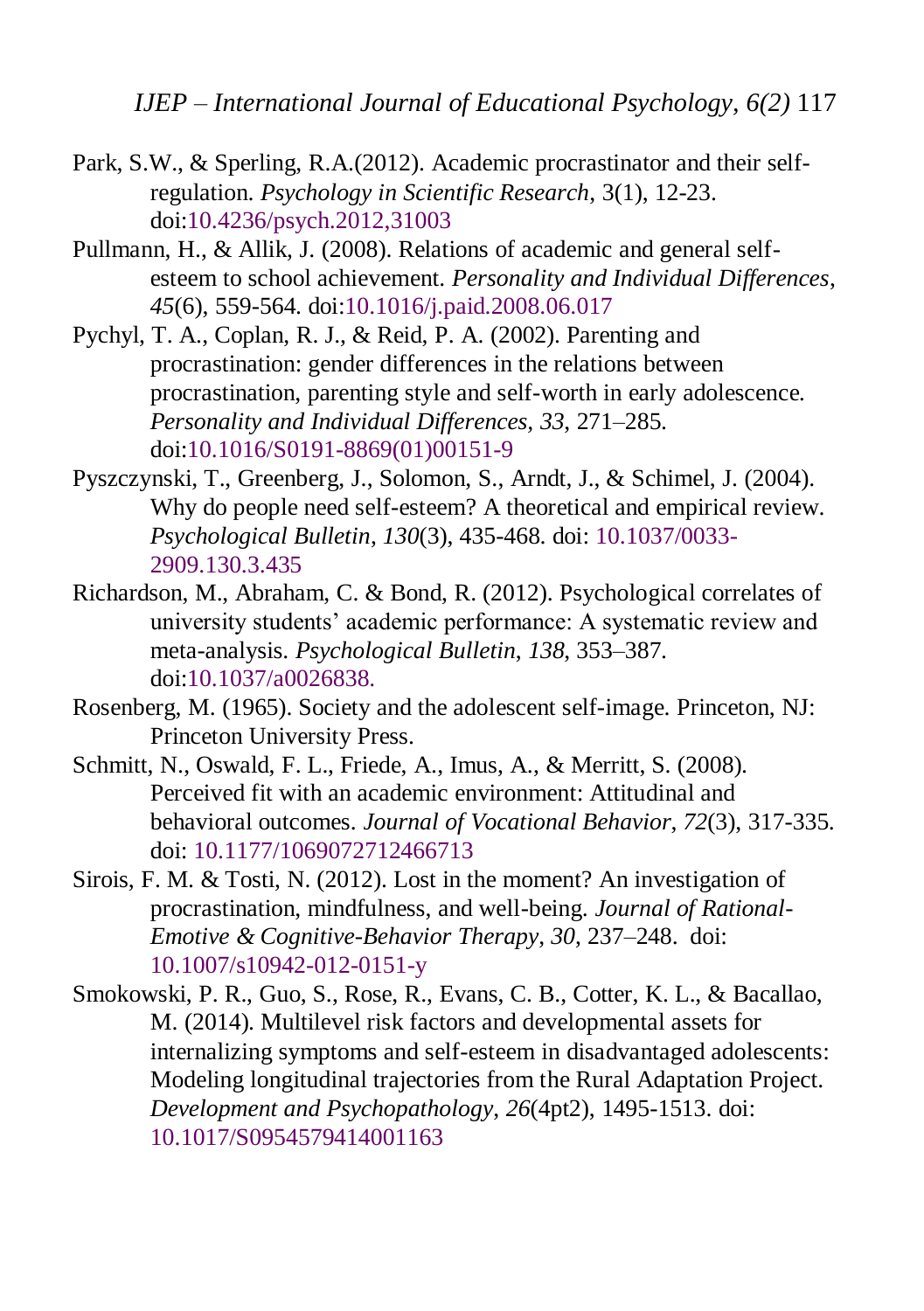- <span id="page-22-4"></span>Sowislo, J. F., & Orth, U. (2013). Does low self-esteem predict depression and anxiety? A meta-analysis of longitudinal studies. *Psychological Bulletin*, *139*(1), 213-240. doi: [10.1037/a0028931](http://psycnet.apa.org/doi/10.1037/a0028931)
- <span id="page-22-1"></span>Stead, R., Shanahan, M. J., & Neufeld, R. W. (2010). "I'll go to therapy, eventually": Procrastination, stress and mental health. *Personality and Individual Differences*, *49*(3), 175-180. doi: [10.1016/j.paid.2010.03.028](http://dx.doi.org/10.1016/j.paid.2010.03.028)
- <span id="page-22-3"></span>Steel, P. (2010). Arousal, avoidant and decisional procrastinators: Do they exist? *Personality and Individual Differences*, 48, 926-934. doi[:10.1016/j.paid.2010.02.025](http://www.sciencedirect.com/science/article/pii/S0191886910000930)
- <span id="page-22-0"></span>Steel, P. (2007). The nature of procrastination: A meta-analytic and theoretical review of quintessential self-regulatory failure. *Psychological Bulletin, 133*, 65-94. [doi:10.1037/0033-2909.133.1.65](http://dx.doi.org/10.1037/0033-2909.133.1.65)
- <span id="page-22-7"></span>Stupnisky, R. H., Renaud, R. D., Perry, R. P., Ruthig, J. C., Haynes, T. L., & Clifton, R. A. (2007). Comparing self-esteem and perceived control as predictors of first-year college students' academic achievement. *Social Psychology of Education*, *10*(3), 303-330. doi: [10.1007/s11218-007-9020-4](https://link.springer.com/article/10.1007/s11218-007-9020-4)
- <span id="page-22-6"></span>Suk Wai Wong, M., & Watkins, D. (2001). Self-esteem and ability grouping: A Hong Kong investigation of the big fish little pond effect. *Educational Psychology*, *21*(1), 79-87. doi: [10.1080/01443410123082](http://dx.doi.org/10.1080/01443410123082)
- <span id="page-22-8"></span>Symister, P., & Friend, R. (2003). The influence of social support and problematic support on optimism and depression in chronic illness: a prospective study evaluating self-esteem as a mediator. *Health Psychology*, *22*(2), 123-129. doi: [10.1037/0278-6133.22.2.123](http://psycnet.apa.org/doi/10.1037/0278-6133.22.2.123)
- <span id="page-22-5"></span>Thompson, T. (1999). *Underachieving to protect self-worth: Theory, research, and interventions*. Aldershot, England: Ashgate Publishing Ltd.
- <span id="page-22-2"></span>Tice, D. M., & Baumeister, R. F. (1997). Longitudinal study of procrastination, performance, stress, and health: The costs and benefits of dawdling. *Psychological Science, 8*(6), 454- 458. [doi:10.1111/j.1467-9280.1997.tb00460.x](http://dx.doi.org/10.1111/j.1467-9280.1997.tb00460.x)
- Tuckman, B. W. (1991). The development and concurrent validity of the procrastination scale. *Educational & Psychological Measurement*, *51*, 473-481. [doi:10.1177/0013164491512022.](http://dx.doi.org/10.1177/0013164491512022)